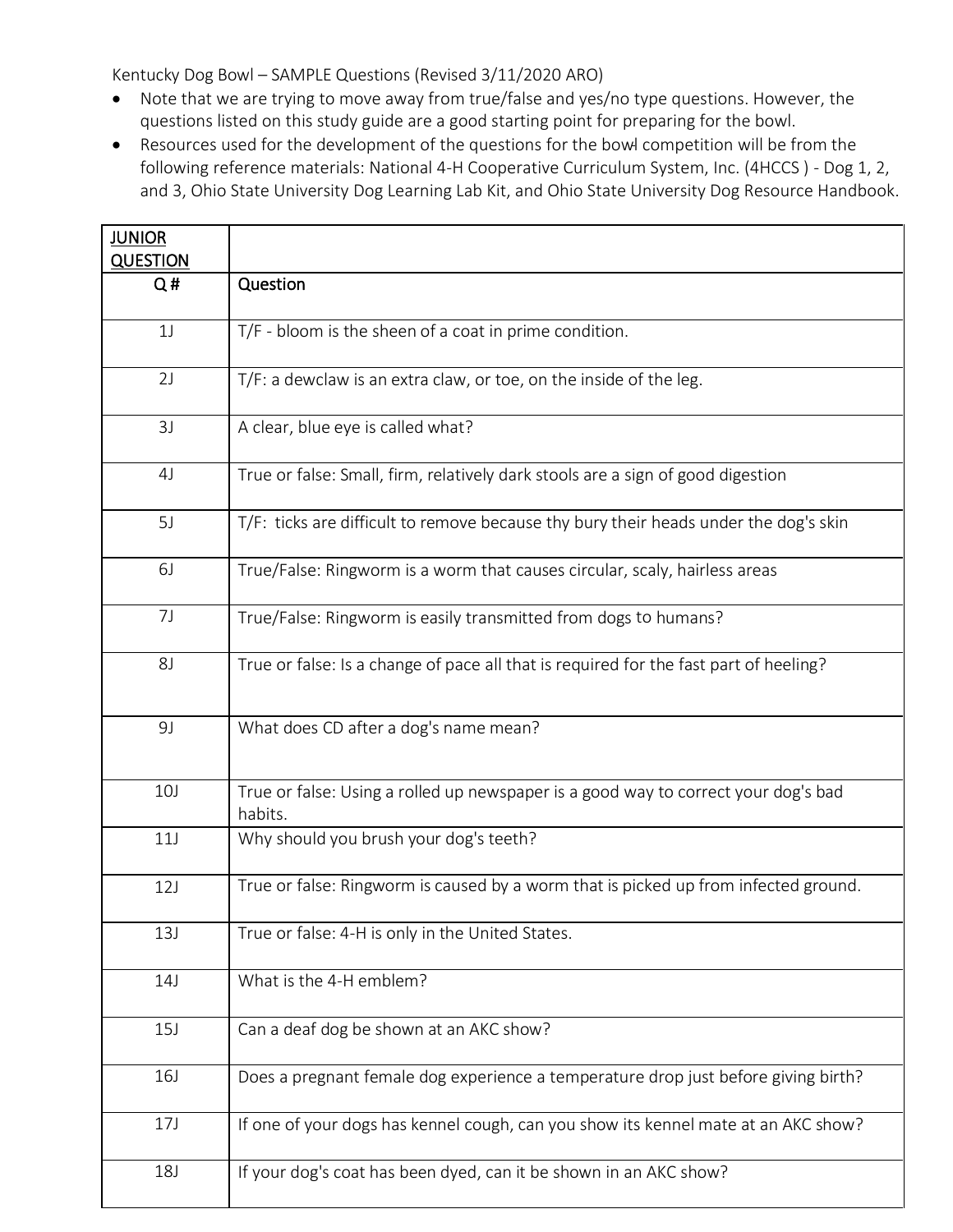| <b>19J</b> | Name the bone disorder which involves deformation or laxity of the hip joint.                     |
|------------|---------------------------------------------------------------------------------------------------|
| <b>20J</b> | If the front teeth meet at the edges with no overlapping of upper or lower teeth is<br>called?    |
| 21J        | What is the indentation between the eyes where the nasal bone meets the skull?                    |
| 22J        | Can dogs get arthritis?                                                                           |
| 23J        | Name a common respiratory problem in dogs.                                                        |
| 24J        | How old must you be to enter AKC Junior Showmanship?                                              |
| <b>25J</b> | What are the three age divisions in AKC Junior Showmanship?                                       |
| 26J        | Name the 4-H colors                                                                               |
| 27J        | True or false: Bitches spayed before they are 2 years old are at less risk for mammary<br>tumors? |
| 28J        | True or false: A spayed or neutered dog may not compete at 4-H State Fair.                        |
| <b>29J</b> | True or false: The flews are part of the dog's ears.                                              |
| <b>30J</b> | True or false: It is best to take a dog's temperature while he is standing up.                    |
| 31J        | True or false: external parasites can cause ear problems.                                         |
| 32J        | Where is the Kentucky State 4-H Fair held?                                                        |
| 33J        | Is cleft palate a birth defect or is it caused by injuries to the mouth in puppies?               |
| 34J        | True or false: a broken leg in a dog will not heal - the leg must be amputated.                   |
| 35J        | Name the most common external parasite of dogs.                                                   |
| 36J        | Do fleas spend their entire life cycle on a dog?                                                  |
| 37J        | What do fleas eat?                                                                                |
| 38J        | True or false: the carpals are the bones that make up the skull                                   |
| 39J        | True or false: The AKC is the only US organization that registers dogs                            |
| 40J        | Pneumonia is an infection of what organ?                                                          |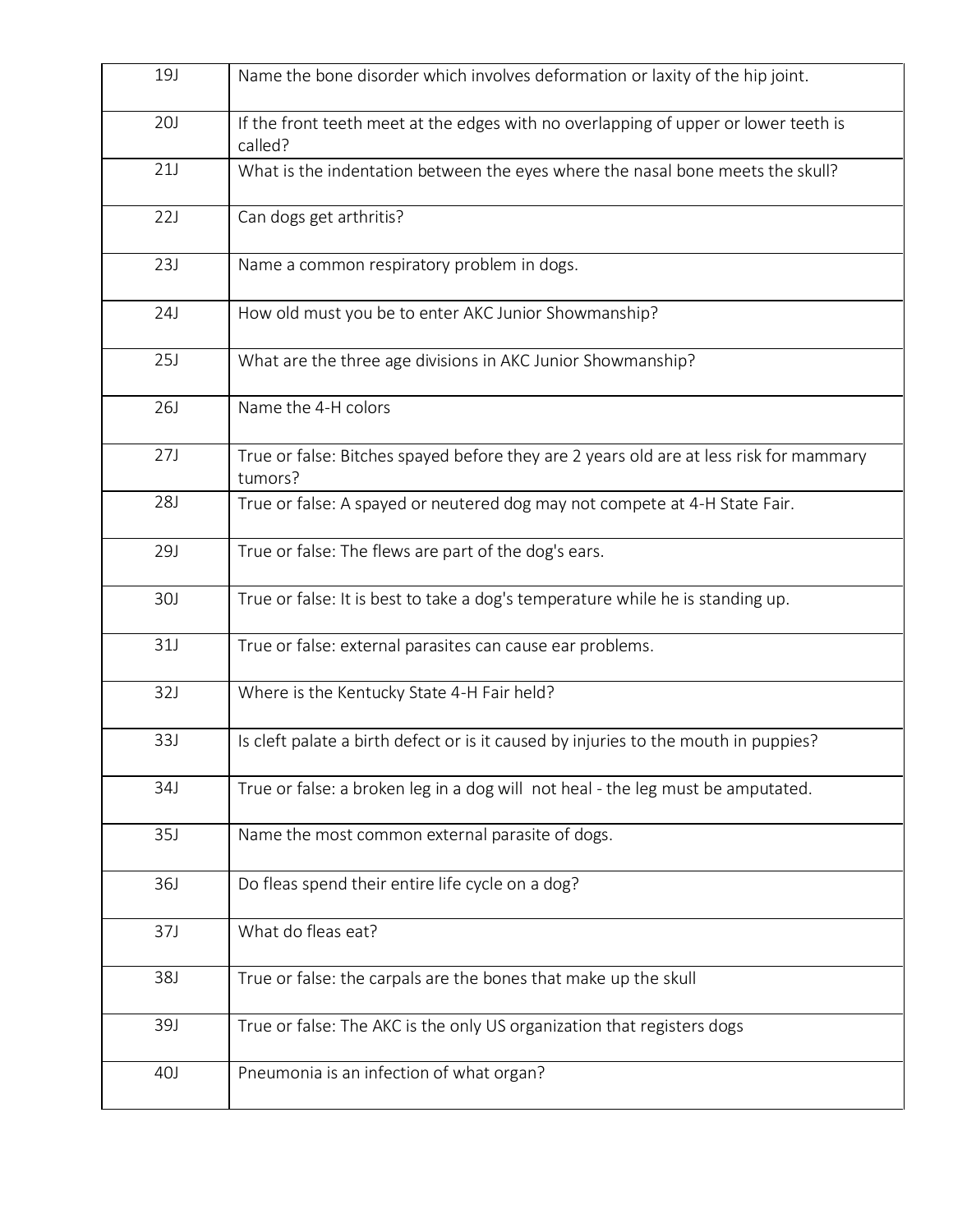| 41J        | What color is associated with jaundice?                                                                                 |
|------------|-------------------------------------------------------------------------------------------------------------------------|
| 42J        | Breeding cousins is an example of what type of breeding system?                                                         |
| 43J        | What is a dog's knee called?                                                                                            |
| 44J        | What is the horny cover of a dog's paw cushion called?                                                                  |
| 45J        | How many digits does a dog have on each foot?                                                                           |
| 46J        | What is the dewclaw?                                                                                                    |
| 47J        | What is the term used to describe a dog's back, loin and croup?                                                         |
| 48J        | What are the four sharp-pointed cutting teeth called?                                                                   |
| 49J        | What is an eye tooth?                                                                                                   |
| <b>50J</b> | What is the proper term for a male dog?                                                                                 |
| 51J        | What is the proper term for a female dog?                                                                               |
| 52J        | What is the verb that describes removing a bitch's reproductive organs?                                                 |
| 53J        | What term is used to describe a male dog whose reproductive organs have been<br>removed?                                |
| 54J        | True or false: long toenails can cause splayed feet, discomfort and pain                                                |
| 55J        | True or false: CPR can be given to a dog.                                                                               |
| 56J        | Define: coursing                                                                                                        |
| 57J        | What is the word for the thick, longer hair around the neck of some breeds?                                             |
| 58J        | May mixed breed dogs be shown in 4-H?                                                                                   |
| <b>59J</b> | Describe a double coat.                                                                                                 |
| <b>60J</b> | What gait is characterized by each leg being lifted off the ground individually & 3 legs<br>always supporting the body? |
| 61J        | True or false: the odd dog remaining after dogs entered in a field trial has been paired is<br>called a "BYE".          |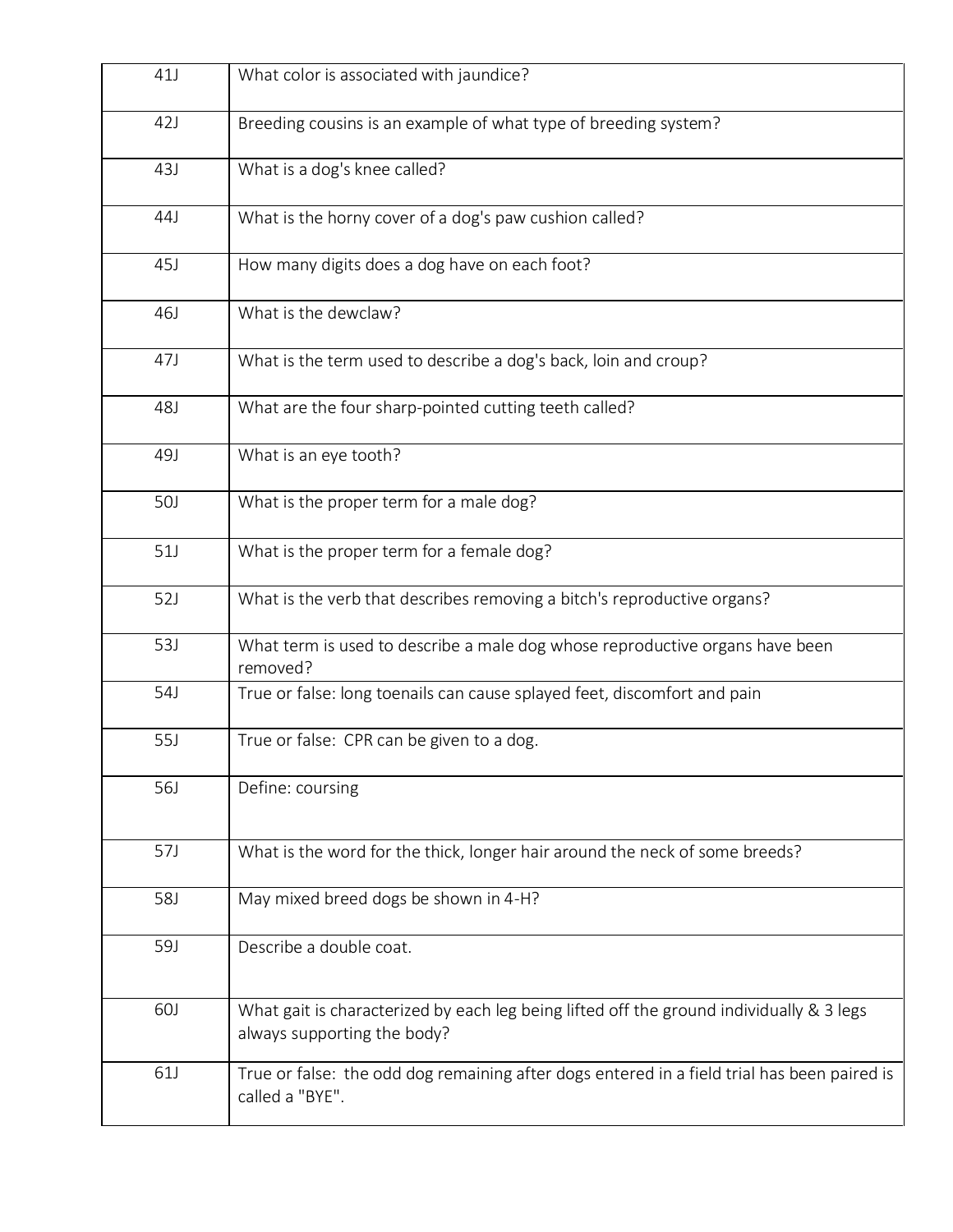| 62J        | True or false: A bench show is an outdoor dog show.                                                                           |
|------------|-------------------------------------------------------------------------------------------------------------------------------|
| <b>63J</b> | True or false: the femur is the thigh bone.                                                                                   |
| 64J        | How many legs, or passes, does a dog need to receive an AKC obedience title?                                                  |
| 65J        | How many legs, or passes, does a dog need to receive an AKC Hunting Test title?                                               |
| 66J        | How many passes does a dog need to receive an AKC tracking test title?                                                        |
| 67J        | Arthritis is a degenerative disease of the                                                                                    |
| 68J        | True or false: If your dog's stomach swells, you can ignore it because it will go away on<br>its own.                         |
| 69J        | True or false: The Kentucky State 4-H Headquarters is located in Lexington.                                                   |
| <b>70J</b> | True of false: Tumors are always a sign of cancer.                                                                            |
| 70J        | What part of the dog is made up of the jaws and nose?                                                                         |
| 71J        | What is the name of the 5th nail, sometimes removed, which is located above the foot<br>on the inside of the dog's front leg? |
| 72J        | True or false: Dogs nails don't need to be trimmed because they will wear them off.                                           |
| 73J        | What external parasite would most likely cause your dog to scratch, especially his back<br>or tail?                           |
| 74J        | Name 3 retriever breeds:                                                                                                      |
| 75J        | Name a breed bred for pulling sleds                                                                                           |
| 76J        | Are chicken and turkey bones good for dogs?                                                                                   |
| 77J        | How many legs does a tick have?                                                                                               |
| 78J        | Can a dog have allergies?                                                                                                     |
| 79J        | Can a puppy get acne?                                                                                                         |
| <b>80J</b> | If a dog is left in a vehicle when the weather is warm, what can happen?                                                      |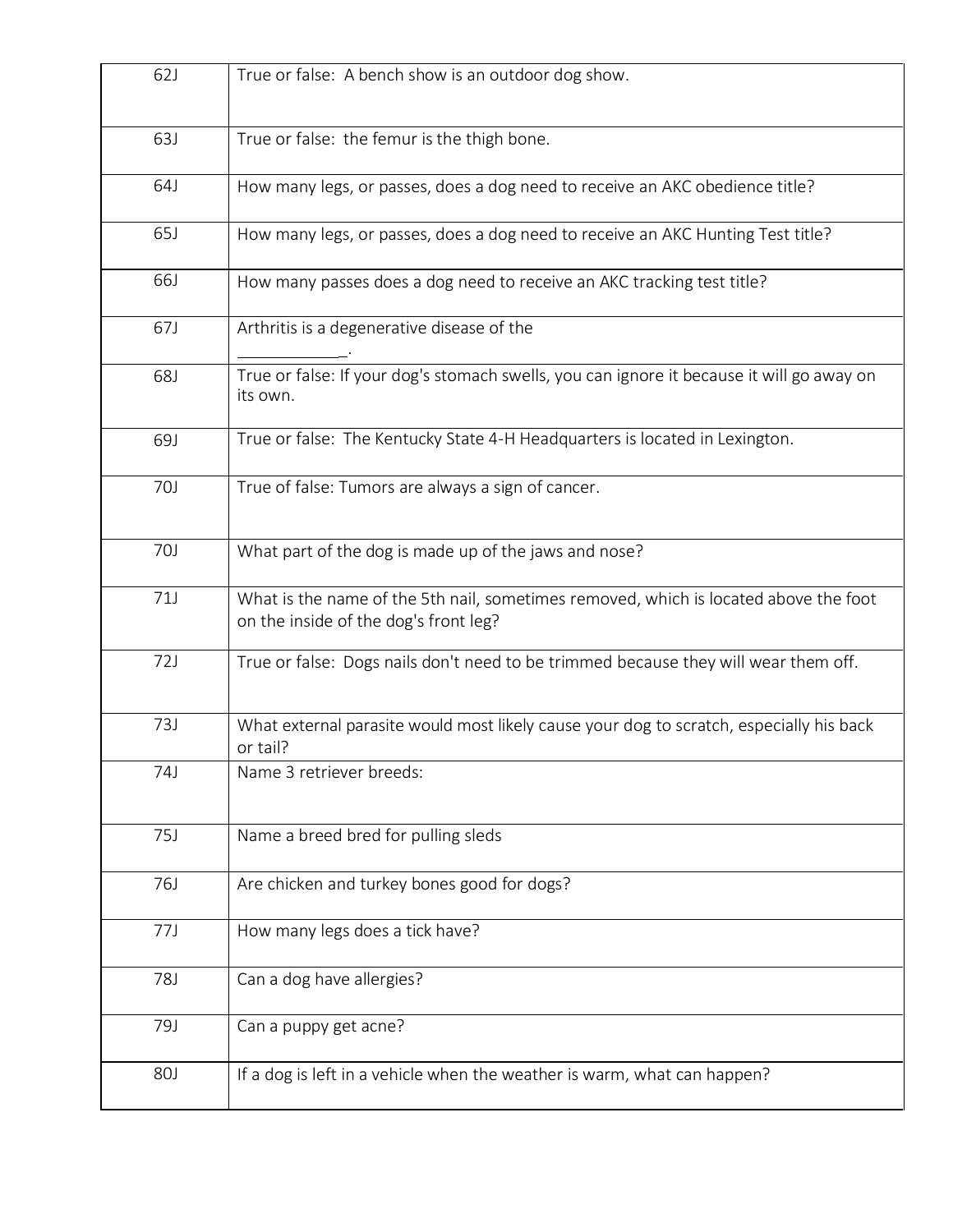| <b>81J</b> | What is the topknot?                                                                              |
|------------|---------------------------------------------------------------------------------------------------|
| 82J        | What is the plume on a dog?                                                                       |
| <b>83J</b> | What is a sighthound?                                                                             |
| 84J        | What do you call long, thick hair on a dog's underjaw?                                            |
| 85J        | True or false: A dog doesn't need a CDX to compete in Utility class at an AKC<br>obedience trial. |
| <b>86J</b> | What AKC group includes the Beagle?                                                               |
| 87J        | What AKC group includes the Golden Retriever?                                                     |
| <b>88J</b> | What AKC group includes the Doberman Pinscher?                                                    |
| 89J        | What AKC group includes the Dalmatian?                                                            |
| 90J        | What AKC group includes the West Highland White Terrier?                                          |
| 91J        | What AKC group includes the Collie?                                                               |
| 92J        | What AKC group includes the Maltese?                                                              |
| 93J        | Name a hound that is used to track lost people.                                                   |
| 94J        | Name a retriever breed.                                                                           |
| 95J        | What breed looks like a miniature collie?                                                         |
| 98J        | Is a labradoodle an AKC breed of dog?                                                             |
| 99J        | What do you call a doctor who treats animals?                                                     |
| 100J       | What AKC group contains the Miniature Australian Shepherd?                                        |
|            |                                                                                                   |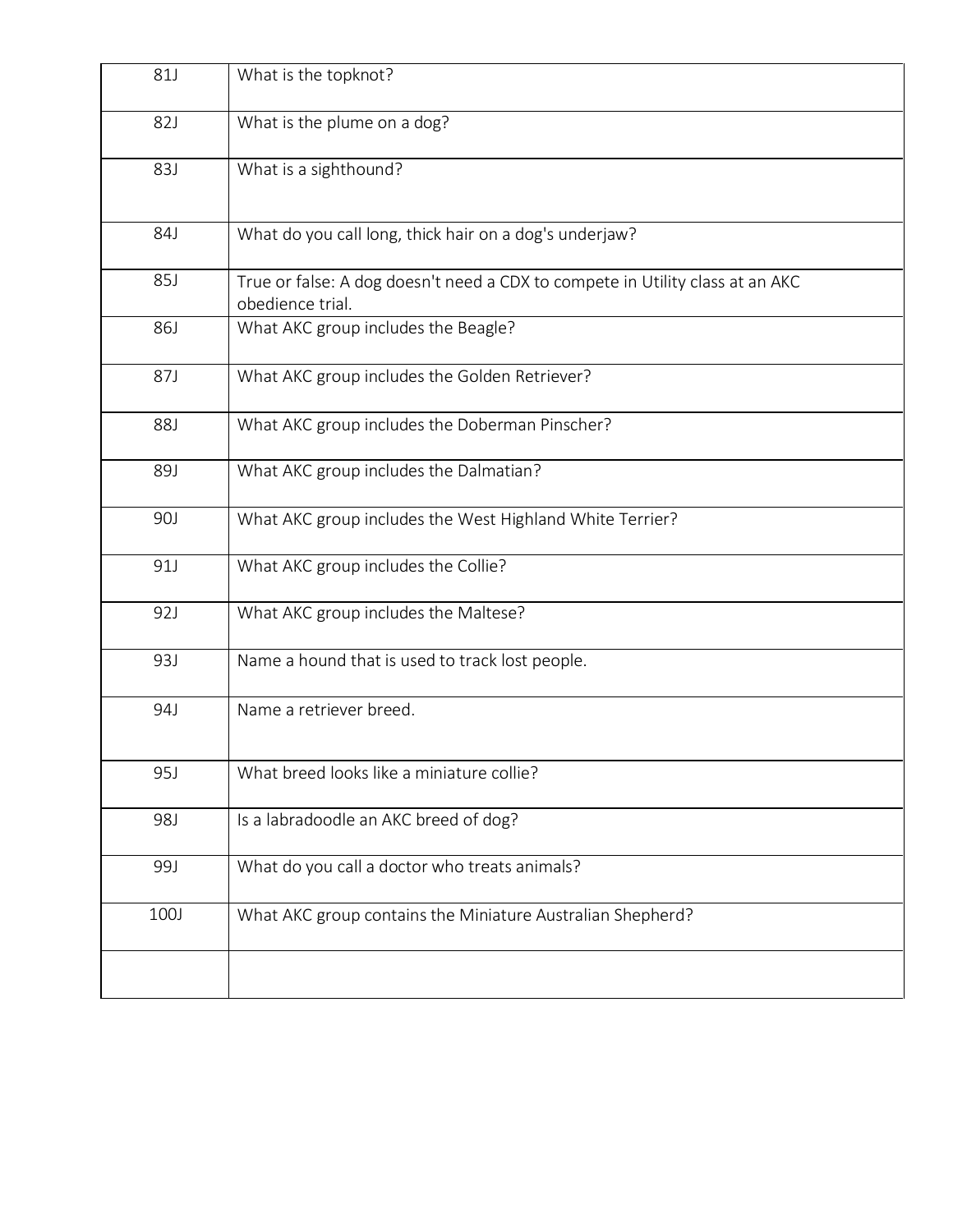| Q#   | Junior and Senior (JS) Category                                   |
|------|-------------------------------------------------------------------|
| 1JS  | What are kiss marks?                                              |
| 2JS  | How long are male dogs usually fertile                            |
| 3JS  | Which tend to mature faster, small breeds or large breeds?        |
| 4JS  | Where are the withers?                                            |
| 5JS  | Name two skin diseases of dogs that can be transferred to humans. |
| 6JS  | Describe the color liver.                                         |
| 7JS  | What is harlequin?                                                |
| 8JS  | In obedience, what is known as crowding?                          |
| 9JS  | Define: blaze                                                     |
| 10JS | Define: hock                                                      |
| 11JS | How often should puppies be fed?                                  |
| 12JS | What should a new puppy be fed when first adopted?                |
| 13JS | What does coprophagia mean?                                       |
| 14JS | Name three types of external parasites.                           |
| 15JS | Define sickle tail:                                               |
| 16JS | Define: saber tail                                                |
| 17JS | Name a breed of dog that must have a purple/black tongue.         |
| 18JS | Name 4 factors that influence body temperature of a healthy dog.  |
| 19JS | Name 2 breeds with size varieties                                 |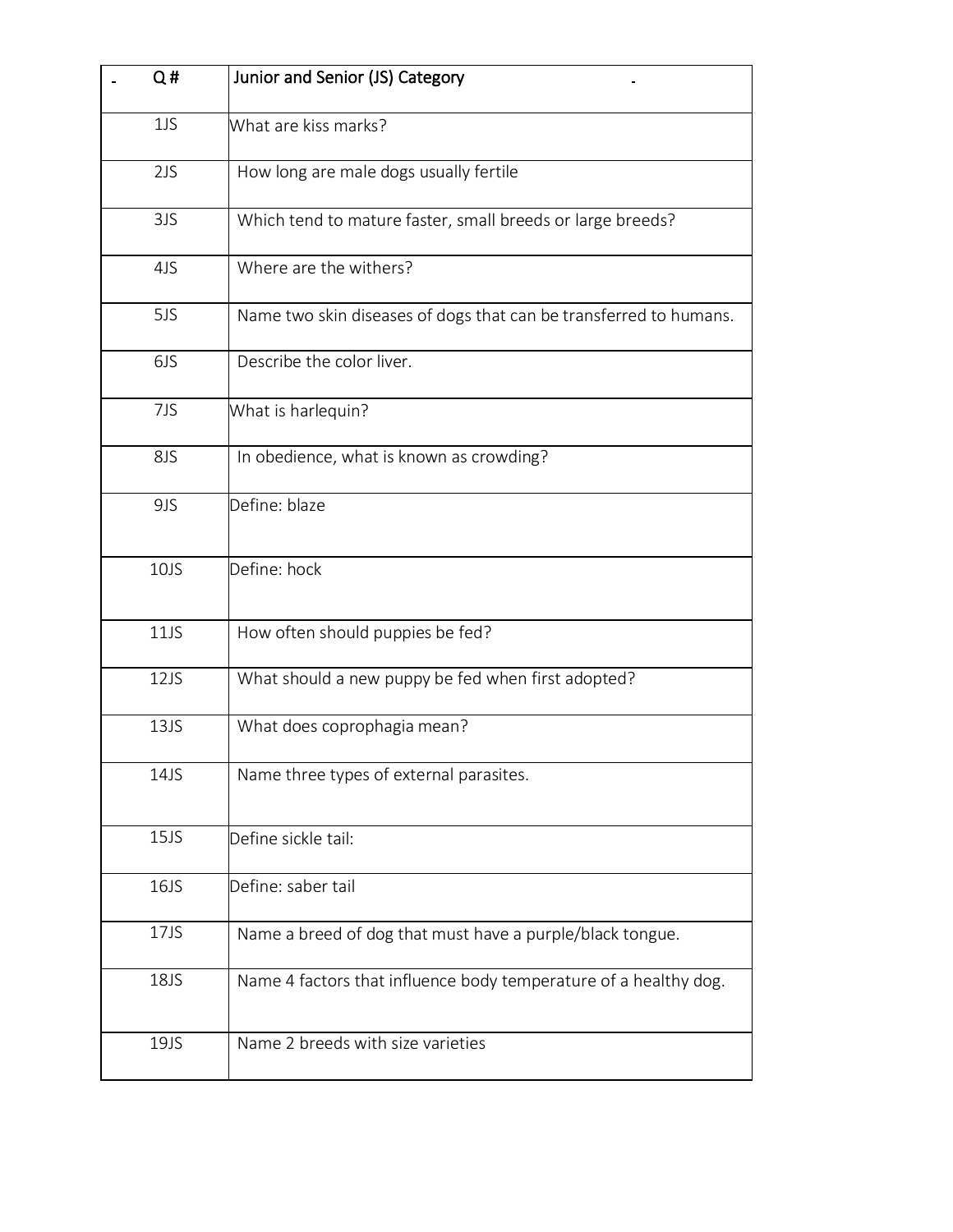| 20JS | In a healthy dog, what is the purpose of panting?                                            |
|------|----------------------------------------------------------------------------------------------|
| 21JS | Name something that can delay absorption of poison from the digestive tract                  |
| 22JS | Define: spay                                                                                 |
| 23JS | What are the three types of immunity?                                                        |
| 24JS | What are two symptoms of parvo virus?                                                        |
| 25JS | Field trials are held for AKC dogs in which two groups?                                      |
| 26JS | What collars are not acceptable in the obedience ring?                                       |
| 27JS | In the obedience ring, can the collar have tags on it?                                       |
| 28JS | In obedience, what is meant by the term lagging?                                             |
| 29JS | What is the dewlap?                                                                          |
| 30JS | What is the only vaccine that is mandated by law in the United States?                       |
| 31JS | Which AKC breed group contains the Brittany?                                                 |
| 32JS | What are three symptoms of distemper?                                                        |
| 33JS | Which AKC breed group has the least number of breeds?                                        |
| 34JS | Which AKC group contains the Harrier?                                                        |
| 35JS | How old must a dog be to compete in obedience at an AKC show?                                |
| 36JS | In AKC and 4-H competitions, on which arm do you wear your armband?                          |
| 37JS | What is the first thing you should do when handling an injured dog?                          |
| 38JS | What are two forms of artificial respiration used on dogs?                                   |
| 39JS | What type of mange can be easily spread from dog to dog and can be transmitted to<br>humans? |
| 40JS | What AKC title is given for qualifying three times in Novice Obedience?                      |
| 41JS | Name the 7 breed groups recognized by the AKC.                                               |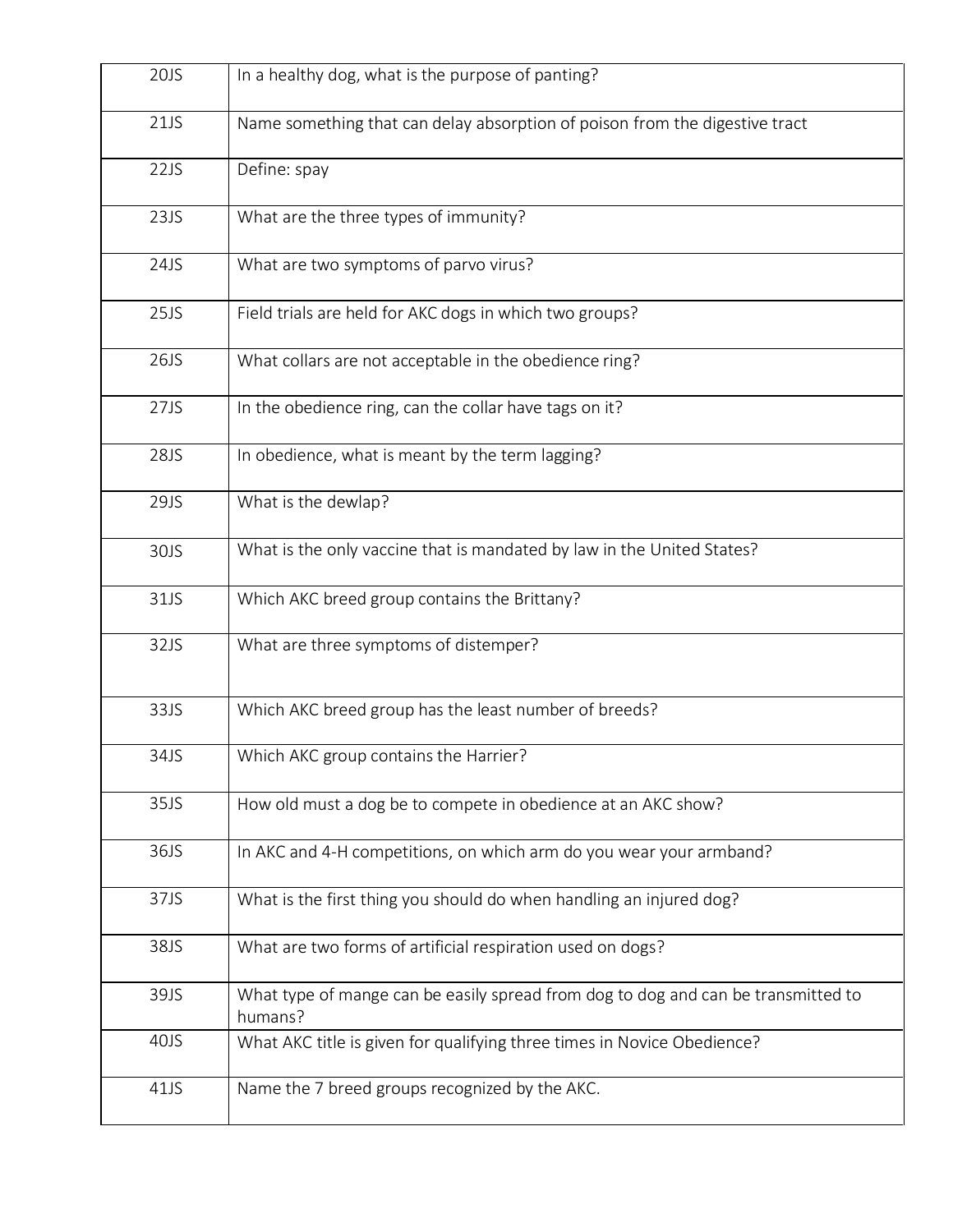| 42JS | In the Novice Class, what 3 commands can be given with both voice and hand signal?               |
|------|--------------------------------------------------------------------------------------------------|
| 43JS | What is the only Novice obedience exercise in which you can position your dog by<br>touching it? |
| 44JS | What is the ideal age to remove a puppy from his littermates?                                    |
| 45JS | What does CDX stand for?                                                                         |
| 46JS | What does DHLPP stand for?                                                                       |
| 47JS | What is a hot spot?                                                                              |
| 48JS | What is salmonella?                                                                              |
| 49JS | At what age should a puppy have its first distemper and parvo vaccines?                          |
| 50JS | The written description of the ideal dog for each recognized breed is called what?               |
| 51JS | Define rat tail.                                                                                 |
| 52JS | What is the most common symptom of kennel cough?                                                 |
| 53JS | What is the scientific name for the breastbone or prow?                                          |
| 54JS | Name a vaccine that is given to help control kennel cough.                                       |
| 55JS | Are male of female dogs more likely to develop bone tumors?                                      |
| 56JS | What AKC title requires directed jumping and directed retrieves?                                 |
| 57JS | What is the average temperature of an adult dog?                                                 |
| 58JS | How long are the Long Sit and the Long Down in the AKC Novice Class?                             |
| 59JS | Define: roan.                                                                                    |
| 60JS | What is the treatment for burns in dogs?                                                         |
| 61JS | What are the four types of sporting dogs?                                                        |
| 62JS | True or false: crabbing is defined as moving the body at an angle to the line of travel.         |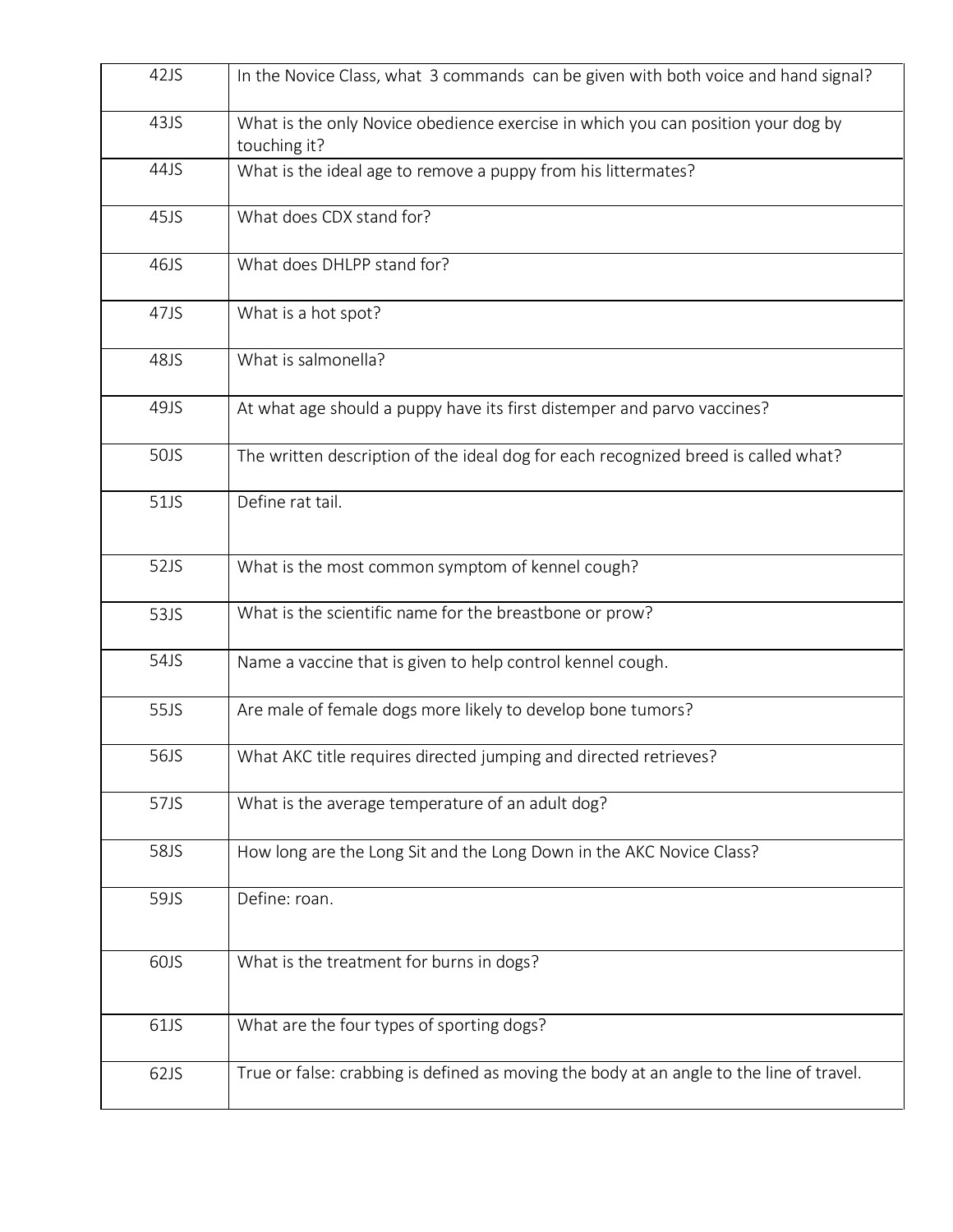| 63JS        | How should you treat a bleeding wound?                                                       |
|-------------|----------------------------------------------------------------------------------------------|
| 64JS        | What is the highest part of the shoulders immediately behind the neck called?                |
| 65JS        | What is an Elizabethan collar?                                                               |
| 66JS        | When should a bitch have a pre-breeding exam by a veterinarian?                              |
| 67JS        | External bleeding can be slowed or stopped by applying what?                                 |
| 68JS        | What environmental condition has the greatest influence on shedding?                         |
| 69JS        | Two dogs shown at the same time in obedience or conformation is called what?                 |
| 70JS        | What causes a dog to "scoot" his rear on the ground?                                         |
| 71JS        | What is the purpose of the anal glands?                                                      |
| 72JS        | At what age can the rabies vaccination first be given?                                       |
| 73JS        | What are the characteristics of a healthy coat on a dog?                                     |
| 74JS        | Define: screw tail                                                                           |
| 75JS        | In what general 4-H category is the dog project included?                                    |
| 76JS        | What are the six classes in 4-H dog obedience?                                               |
| 77JS        | What does jaundice indicate?                                                                 |
| <b>78JS</b> | What causes a dog's eyes, skin, gums, tongue and./or ears to appear abnormally<br>yellowish? |
| 79JS        | Give another name for metacarpus.                                                            |
| 80JS        | What does the phrase "elbowing out" mean?                                                    |
| 81JS        | What does the phrase "cow-hocked" mean?                                                      |
| 82JS        | Pertaining to canine anatomy, what does the word "quick" mean?                               |
| 83JS        | Define: brisket.                                                                             |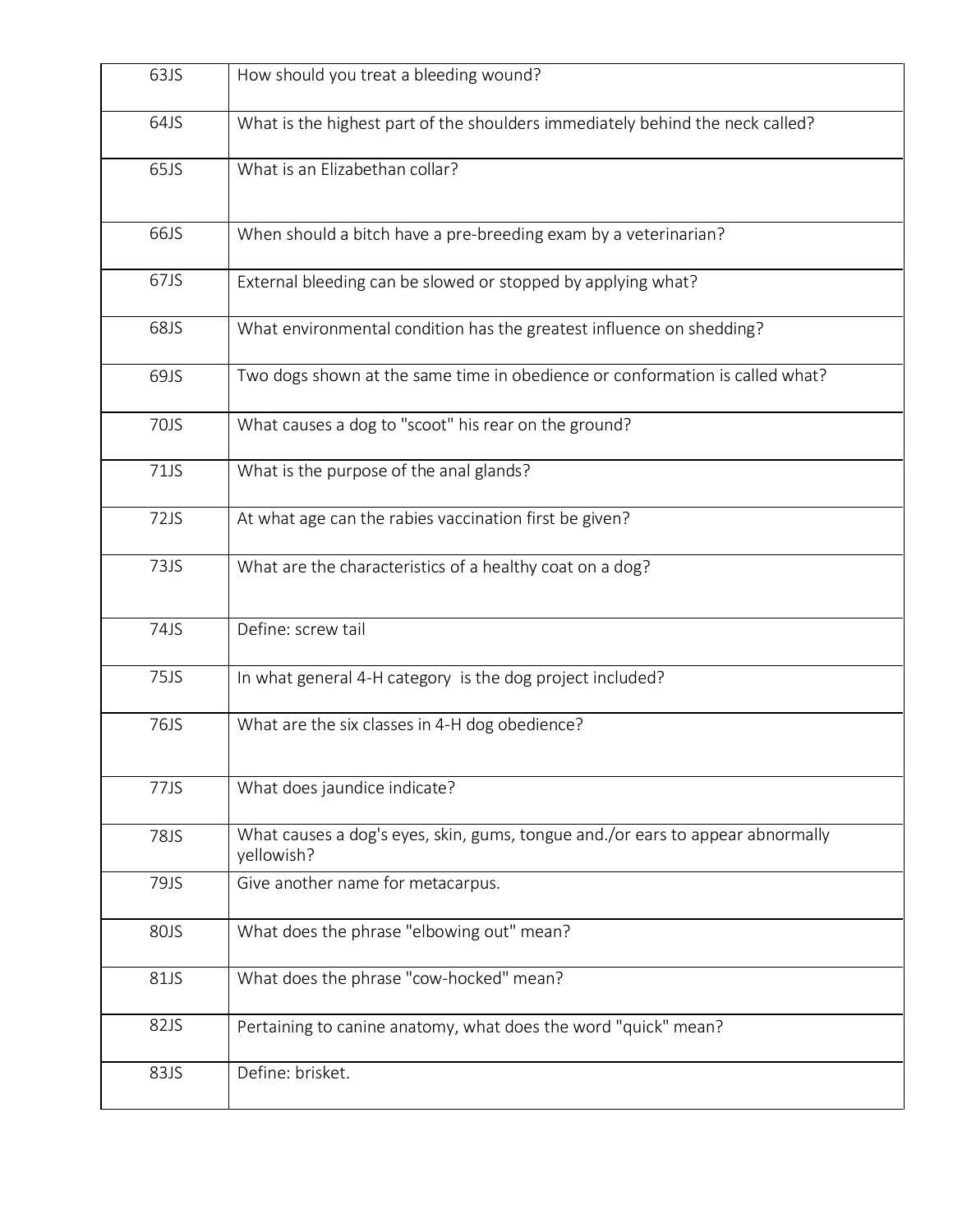| 84JS  | What part of the dog is skeletally supported only by vertebrae?                                     |
|-------|-----------------------------------------------------------------------------------------------------|
| 85JS  | Where is the occiput on a dog?                                                                      |
|       |                                                                                                     |
| 87JS  | Shortening or removing a dog's tail is called what?                                                 |
| 88JS  | What is another name for the eye socket?                                                            |
| 89JS  | Name 4 types of bites.                                                                              |
| 90JS  | What are the four types of teeth?                                                                   |
| 91JS  | How many teeth should a dog have?                                                                   |
| 92JS  | How many teeth does a dog have in the top of the mouth and how many in the<br>bottom?               |
| 93JS  | Name four types of ears.                                                                            |
| 94JS  | What is the purpose of a breed standard?                                                            |
| 95JS  | What is a wicket?                                                                                   |
| 96JS  | Where are a dog's sweat glands located?                                                             |
| 97JS  | What is it called when a dog's ears are trimmed and shaped in a surgical procedure?                 |
| 98JS  | Name three architectural requirements of an outdoor dog house.                                      |
| 99JS  | Name five internal parasites (worms) of the dog.                                                    |
| 100JS | How does a dog become infected with tapeworm?                                                       |
| 101JS | What does it mean if you find something that looks like rice on your dog's rear or in his<br>feces? |
| 102JS | Name the 4-H's.                                                                                     |
| 103JS | Heatstroke should be initially treated how?                                                         |
| 104JS | What is the normal resting pulse of the dog?                                                        |
| 105JS | When was the American Kennel Club founded?                                                          |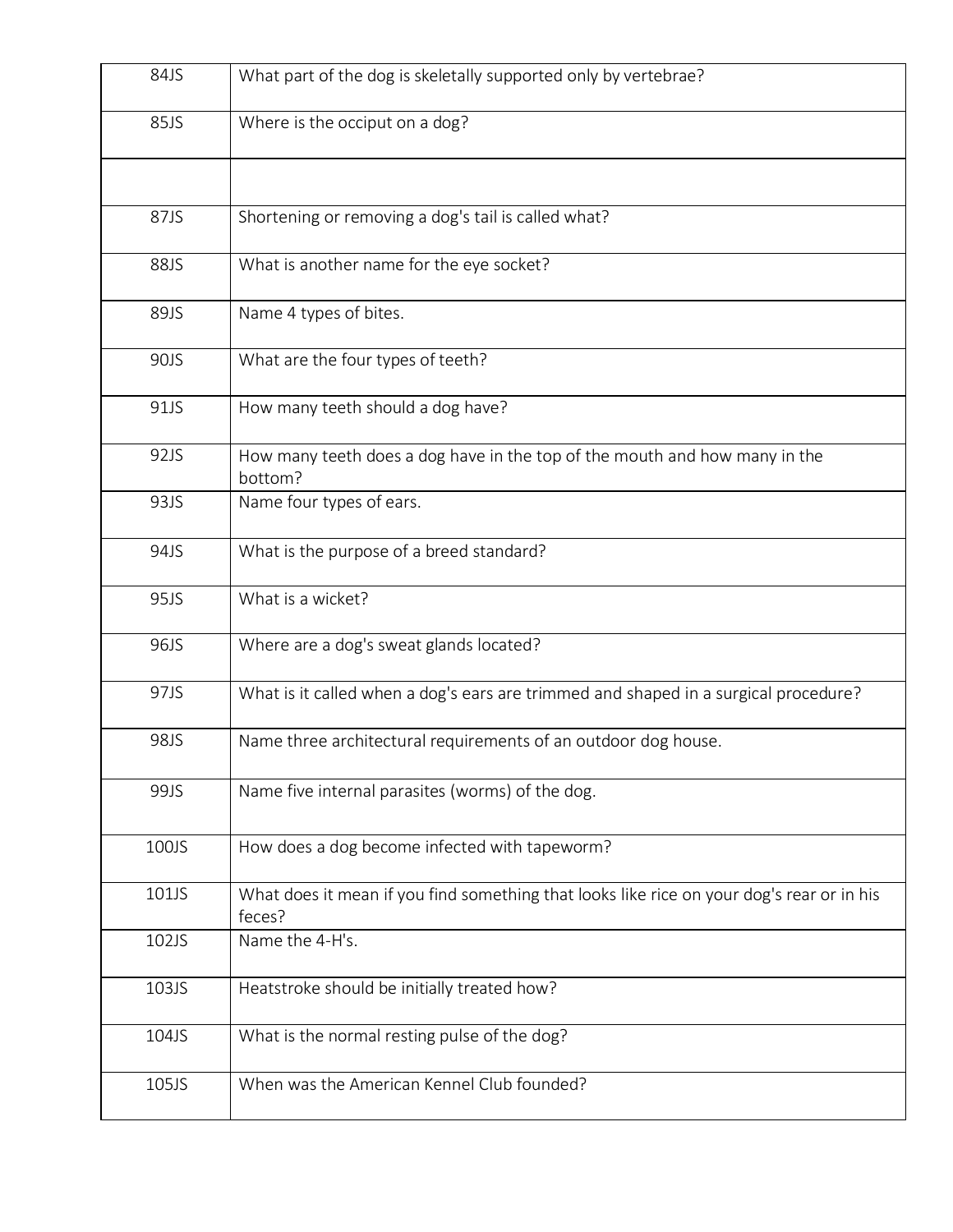| 106JS | What is the longest-running dog show and the second oldest sporting even in America? |
|-------|--------------------------------------------------------------------------------------|
| 107JS | What problem is caused by adding extra fats to a dog's food?                         |
| 108JS | A sprain is an injury to what part of the dog?                                       |
| 109JS | Can people get hepatitis from dogs?                                                  |
| 110JS | How many breed groups are recognized by the AKC?                                     |
| 111JS | What causes warts?                                                                   |
| 112JS | In what 2 AKC breed groups can schnauzers be found?                                  |
| 113JS | What are the two classes of hounds?                                                  |
| 114JS | Where is the AKC Museum of the Dog located?                                          |
| 115JS | What type of coat is made up of short hair, lying close                              |
| 116JS | When gaiting a dog in showmanship in which hand do you hold the lead?                |
| 117JS | In which AKC group is the Kuvasz?                                                    |
| 118JS | What is the largest dog registration associating in the United States?               |
| 119JS | Most draft (sled or cart pulling) dogs are in which AKC group?                       |
| 120JS | Can a dog get tonsillitis?                                                           |
| 121JS | Define: sire                                                                         |
| 122JS | Can a dog get laryngitis?                                                            |
| 123JS | Name the 2 types of corgis.                                                          |
| 124JS | Should you give your dog vitamins?                                                   |
| 125JS | Name five diseases against which a dog can be immunized.                             |
| 126JS | Can people get tuberculosis from dogs?                                               |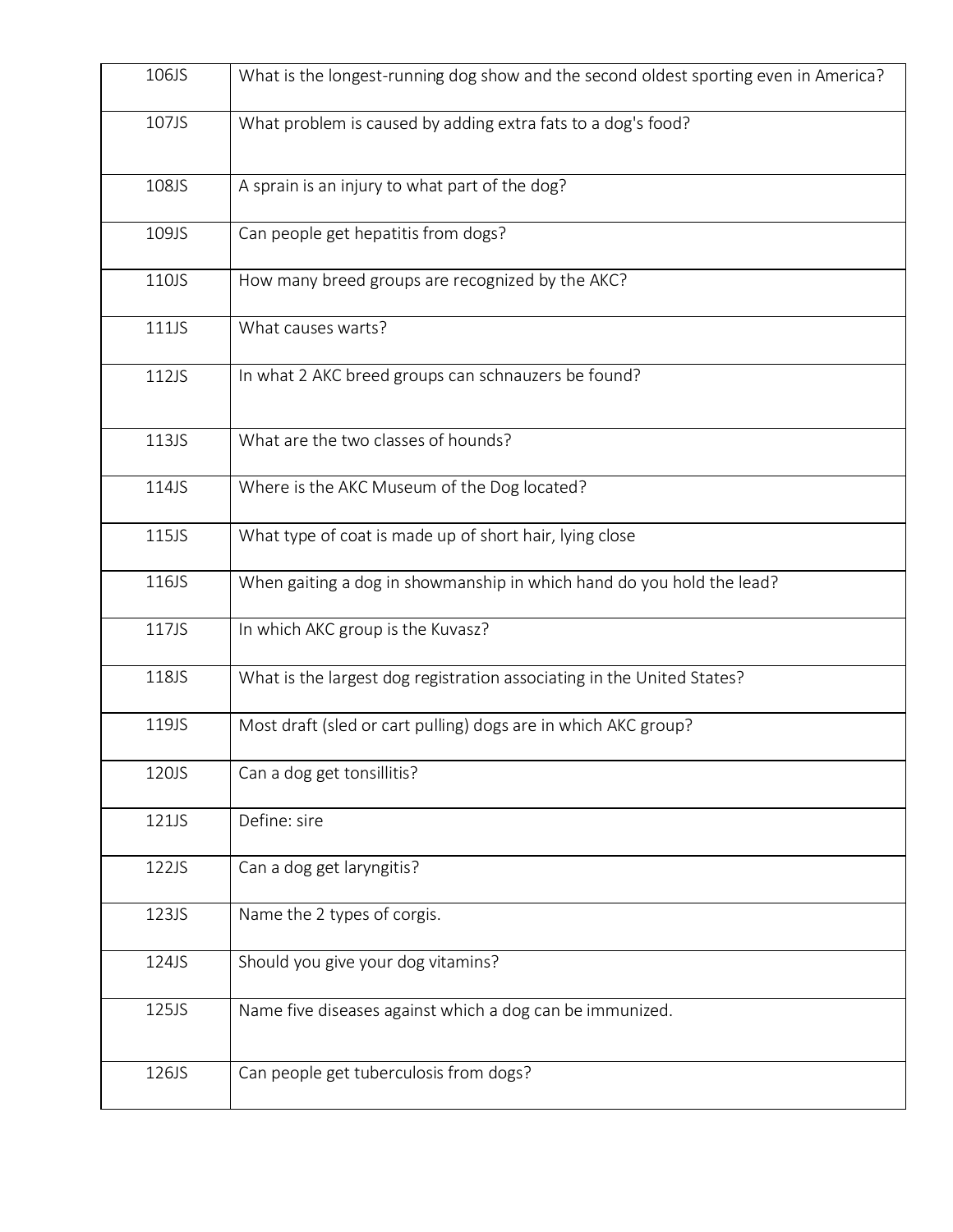| 127JS | When does an average bitch have her first estrus?                                  |
|-------|------------------------------------------------------------------------------------|
| 128JS | Define: Wind (as related to a hunting dog)                                         |
| 129JS | How many dogs and bitches of each breed or variety can win points at any one show? |
| 130JS | What term indicates which dog or bitch receives points at a dog show?              |
| 131JS | Who competes for points in the winners class?                                      |
| 132JS | Who competes for reserve winners dog or bitch?                                     |
| 133JS | Define stilted.                                                                    |
| 134JS | What are two symptoms of bloat?                                                    |
| 135JS | What are two symptoms of impending birth?                                          |
| 136JS | In which AKC group is the Canaan Dog?                                              |
| 137JS | Name two Tibetan breeds in the non-sporting group?                                 |
| 138JS | Define coarse, as it relates to conformation.                                      |
| 139JS | What is the proper term for heat or season.                                        |
| 140JS | What is known as the little lion dog?                                              |
| 141JS | Why should a hunting dog have a soft mouth?                                        |
| 142JS | What was the original purpose of the poodle trim?                                  |
| 143JS | Name the three varieties of poodle.                                                |
| 144JS | What is the largest scent hound?                                                   |
| 145JS | What breed is called the Alsatian in Great Britain?                                |
| 146JS | If a dog flunks an obedience exercise, is it excused from the sits/downs?          |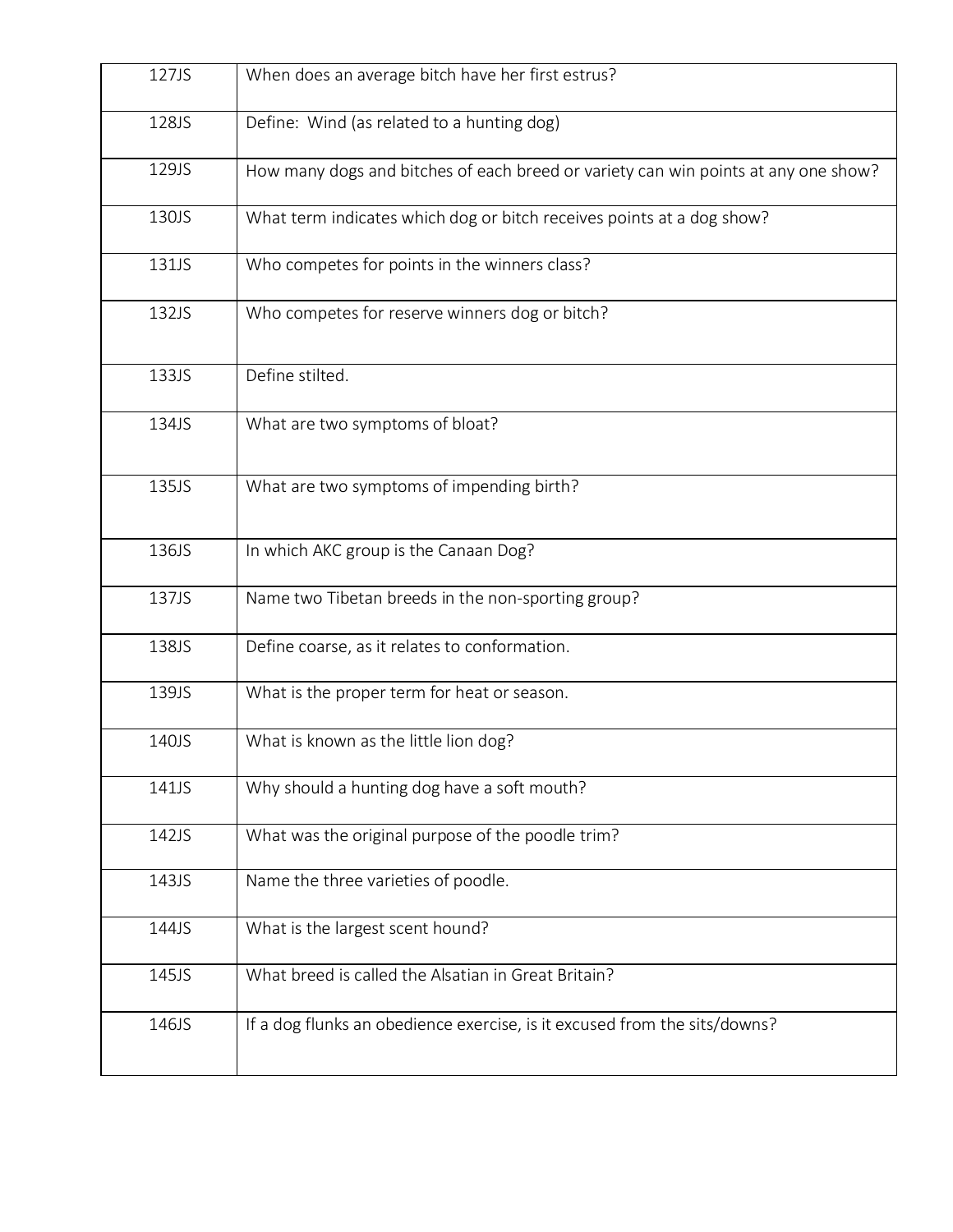| 147JS | What is a normal breathing rate for a dog?                                                         |
|-------|----------------------------------------------------------------------------------------------------|
| 148JS | What is the name of a female parent?                                                               |
| 149JS | Kaopectate or immodium can be given for what medical problem?                                      |
| 150JS | Where is the brisket?                                                                              |
| 151JS | When heeling a dog, on which foot should you step off?                                             |
| 152JS | Define cheeky.                                                                                     |
| 153JS | What is the best method for removing a tick?                                                       |
| 155JS | Name three internal parasites that can infect both man and dog.                                    |
| 156JS | Which internal organ is host to most of the internal parasites of the dog?                         |
| 157JS | What two types of worm can puppies be born with?                                                   |
| 158JS | What worm is spread by fleas?                                                                      |
| 159JS | What worm is spread by mosquitoes?                                                                 |
| 160JS | What is the most common internal parasite?                                                         |
| 161JS | What are two symptoms of roundworm infestation?                                                    |
| 162JS | What is indicated if you find rice-like segments around the dog's anus or in the stool?            |
| 163JS | What are two of the first symptoms of heartworm infestation?                                       |
| 164JS | What uncommon parasite is long, slender & thicker at one end, and inhabits the large<br>intestine? |
| 165JS | In Showmanship, what is known as a "free stack"?                                                   |
| 166JS | What are the symptoms of heat stroke?                                                              |
| 167JS | What must you do to reduce your dog's weight?                                                      |
| 168JS | What is the term that describes the dog's outline from the withers to the tail set?                |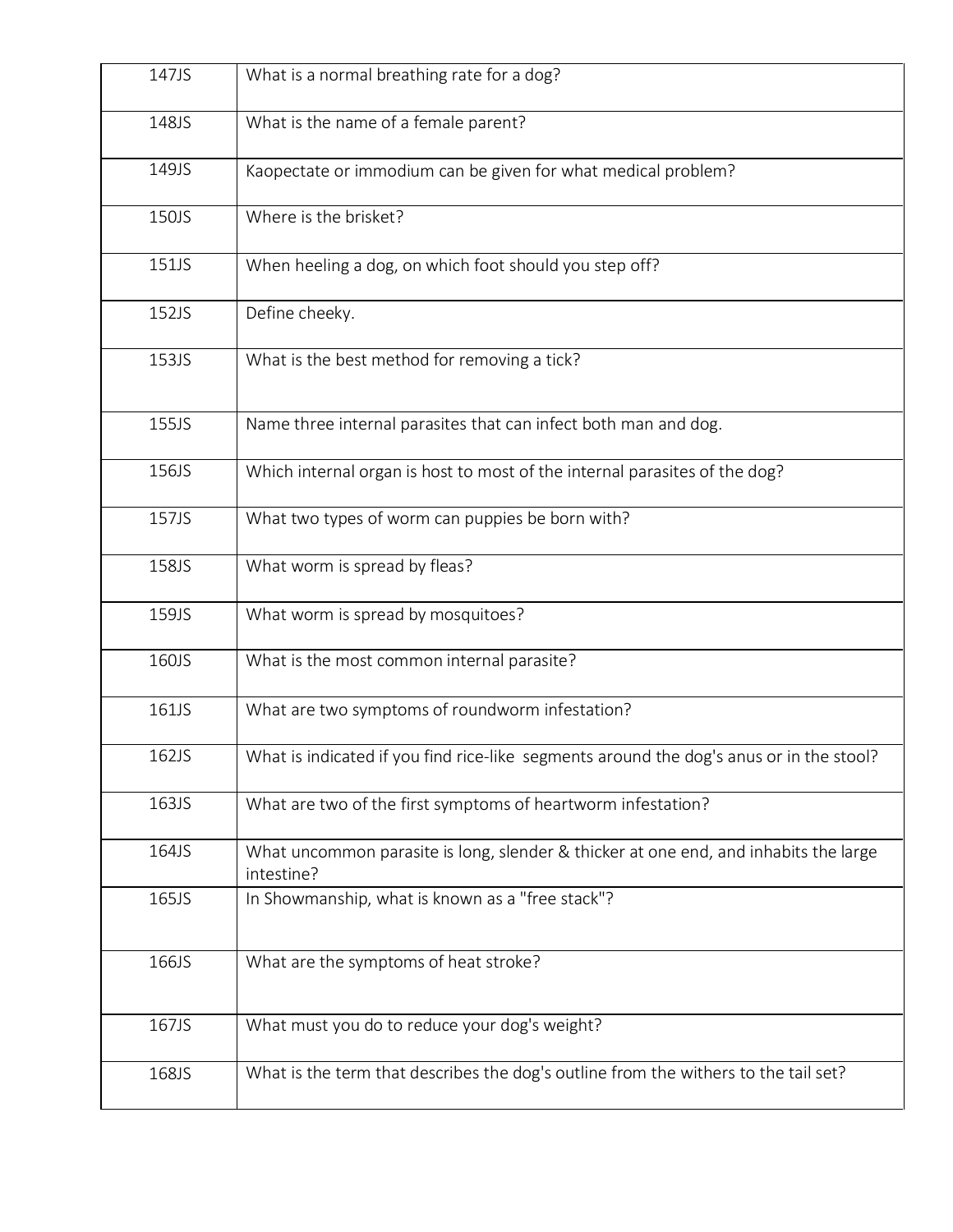| 169JS | What AKC group includes the Yorkshire and Silky terriers?                                         |
|-------|---------------------------------------------------------------------------------------------------|
| 170JS | Define conformation.                                                                              |
| 171JS | What area is defined as the dog's back?                                                           |
| 172JS | In which AKC group is the Bichon Frise?                                                           |
| 173JS | Define padding.                                                                                   |
| 174JS | The Cooperative Extension is part of which US government department?                              |
| 175JS | What causes sarcoptic mange?                                                                      |
| 176JS | What AKC group includes the Standard Schnauzer?                                                   |
| 177JS | What is the 4-H motto?                                                                            |
| 178JS | When you leave your dog in a stay, which foot should you step off on?                             |
| 179JS | What AKC group contains the Schipperke?                                                           |
| 180JS | What is the tallest terrier breed?                                                                |
| 181JS | What was the last AKC breed group added?                                                          |
| 182JS | Why are breeds with long, hanging ears more prone to ear infections?                              |
| 183JS | Name three viral diseases of the dog.                                                             |
| 184JS | What "American-made" breed began in Massachusetts?                                                |
| 185JS | How is rabies transmitted?                                                                        |
| 186JS | What vaccination for a fatal viral disease is required by law in the United States?               |
| 187JS | What is a Vizsla?                                                                                 |
| 188JS | What must be obtained from the AKC to show unregistered dogs in AKC performance<br>events?        |
| 189JS | What is indicated by coughing, fainting, a bluish cast to mucous membranes, distended<br>abdomen? |
| 190JS | Define truncated.                                                                                 |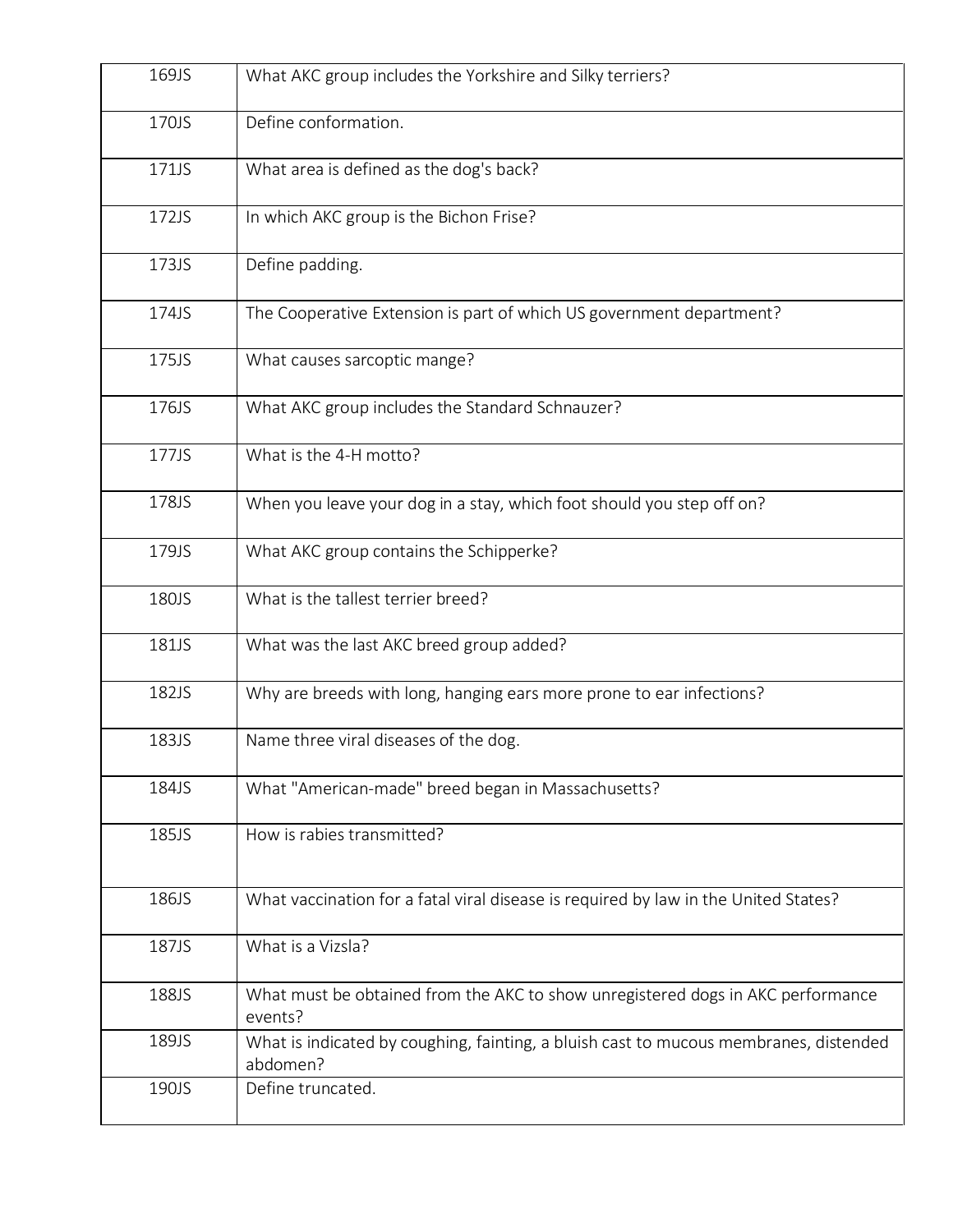| 191JS | Define thigh.                                                                |
|-------|------------------------------------------------------------------------------|
| 192JS | Define second thigh.                                                         |
| 193JS | In AKC, what is a PAL?                                                       |
| 194JS | How long is a bitch generally "in season"?                                   |
| 195JS | Is it safe to assume that a bitch is not breedable after she stops bleeding? |
| 196JS | What AKC group includes the Shih Tzu?                                        |
| 197JS | What AKC group includes the Lhasa Apso?                                      |
| 198JS | What AKC group includes the Finnish Spitz?                                   |
| 199JS | What ACK group includes the Borzoi?                                          |
| 200JS | What AKC group includes the Norwegian Lapphund?                              |
| 201JS | What AKC group includes the Cavalier King Charles Spaniel?                   |
| 202JS | What AKC group includes the Wirehaired Pointing Griffon?                     |
| 203JS | What AKC group includes the Pomeranian?                                      |
| 204JS | What AKC group includes the Vizsla?                                          |
| 205JS | What AKC group includes the Basenji?                                         |
| 206JS | What AKC group includes the Miniature Schnauzer?                             |
| 207JS | What AKC group includes the Mastiff?                                         |
| 208JS | What AKC group includes the Havanese?                                        |
| 209JS | What AKC group includes the Tibetan Spaniel?                                 |
| 210JS | What AKC group includes the Airedale?                                        |
| 211JS | What AKC group includes the Dalmation?                                       |
| 212JS | What AKC group includes the Japanese Chin?                                   |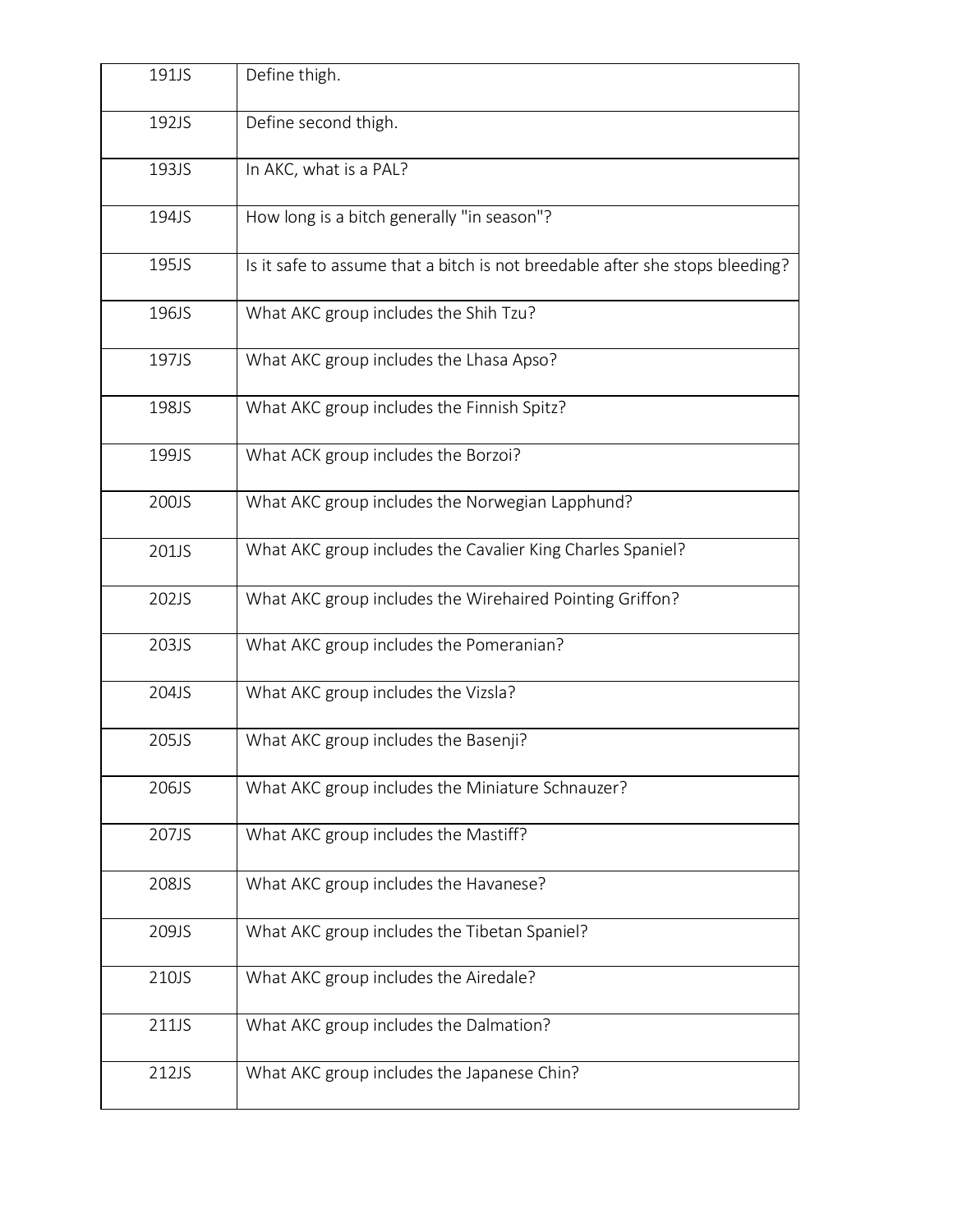| 213JS          | What AKC group includes the Brittany?                  |
|----------------|--------------------------------------------------------|
| 214JS          | What AKC group includes the dachshund?                 |
| 215JS          | What AKC group includes the Coton de Tulear?           |
| 216JS          | What AKC group includes the Bouvier des Flandres?      |
| 217JS          | What AKC group includes the Great Pyrenees?            |
| 218JS          | What AKC group includes the Saluki?                    |
| 219JS          | What AKC group includes the Beauceron?                 |
| 220JS          | What AKC group includes the Anatolian Shepherd Dog?    |
| 221JS          | What AKC group includes the Berger Picard?             |
| 222JS          | What AKC group includes the Boerboel?                  |
| 223JS          | What AKC group includes the Cirneco dell'Etna?         |
| 224JS          | What AKC group includes the Lagotto Romangnolo?        |
| 225JS          | What AKC group includes the Bergamasco sheepdog?       |
| 226JS          | What AKC group includes the Spanish Water Dog?         |
|                | <b>SENIOR QUESTIONS</b>                                |
| Q#             | Question                                               |
| 1 <sub>S</sub> | What does gestation mean?                              |
| 2S             | Where are the cruciate ligaments located?              |
| 3S             | What are neoplasms?                                    |
| 4S             | What are two causes of mastitis?                       |
| <b>5S</b>      | What fungus is most commonly responsible for ringworm? |
| 6S             | What is another name for Vitamin B2?                   |
| <b>7S</b>      | Name one problem caused by Vitamin A deficiency.       |
|                |                                                        |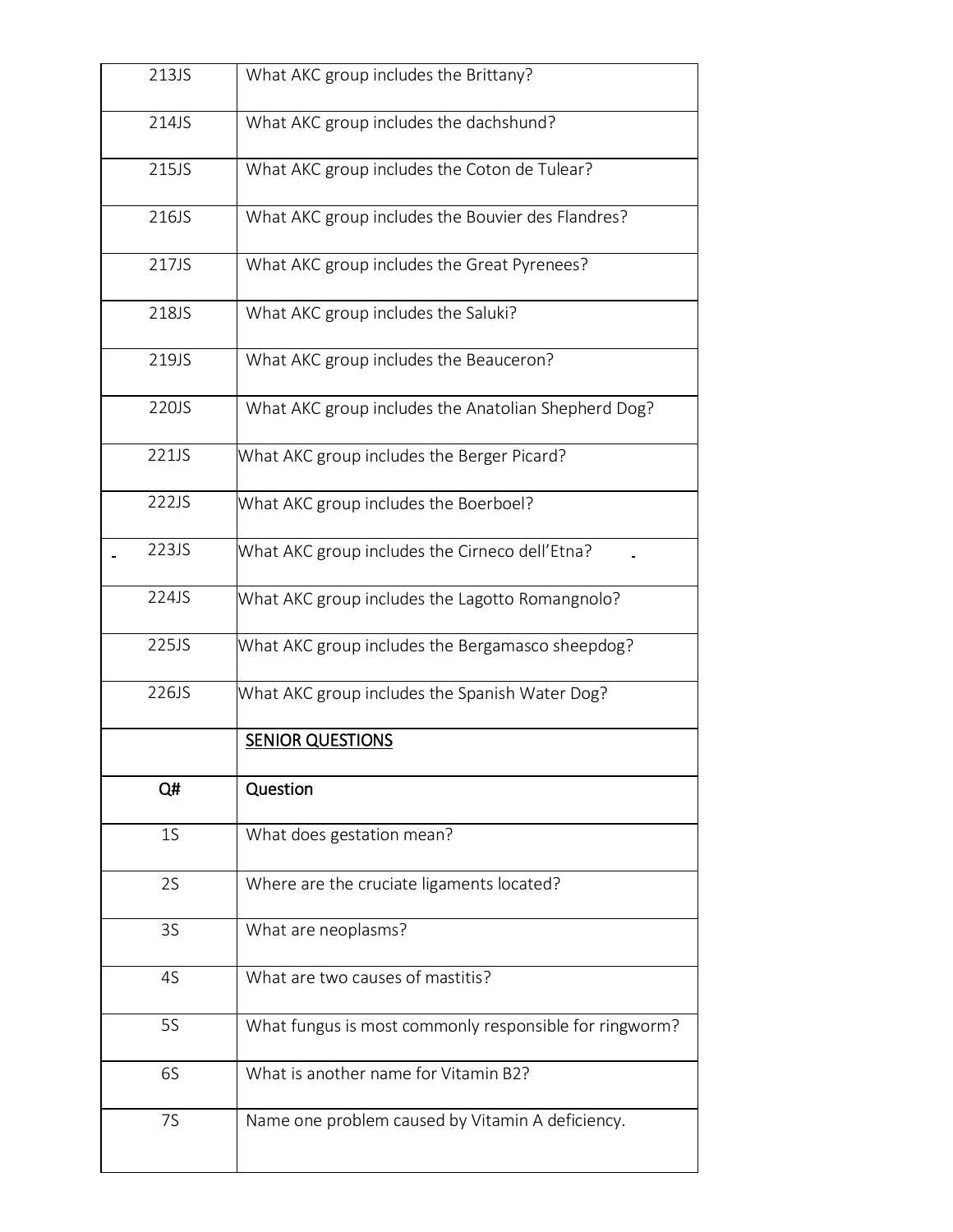| <b>8S</b>  | What do you call an adult male with both testicles undescended?                                    |
|------------|----------------------------------------------------------------------------------------------------|
| <b>9S</b>  | Name two viruses that cause gastroenteritis                                                        |
| <b>10S</b> | What is an even bite?                                                                              |
| <b>11S</b> | What are two causes of rickets?                                                                    |
| <b>12S</b> | What small breed is known for hackney action?                                                      |
| <b>13S</b> | A loose foot with toes spread out is called:                                                       |
| 14S        | What is an abscess?                                                                                |
| <b>15S</b> | What viral disease sometimes produces a condition known as blue eye?                               |
| <b>16S</b> | Enteric and Myocardial are two forms of what gastrointestinal disease?                             |
| 17S        | What highly contagious viral disease commonly causes gastroenteritis?                              |
| <b>18S</b> | What terrier is allowed to compete in AKC hunt tests?                                              |
| <b>19S</b> | What non-sporting dog is allowed to compete in AKC hunt tests?                                     |
| 20S        | What does OFA stand for?                                                                           |
| 21S        | What condition causes the lower eyelid to roll in, causing eyelashes to rub against the<br>cornea? |
| 22S        | Name 4 obedience titles awarded by AKC.                                                            |
| <b>23S</b> | Should a male dog be tested for brucellosis?                                                       |
| 24S        | What was the last AKC breed group to be added?                                                     |
| <b>25S</b> | Who develops the conformation standards for AKC breeds?                                            |
| 26S        | What is cheilitis?                                                                                 |
| 27S        |                                                                                                    |
| <b>28S</b> | What is acquired immunity?                                                                         |
| 29S        | How many legs are required to obtain an AKC Hunt Test title?                                       |
| 30S        | What two jumps are included in Open Obedience competitions?                                        |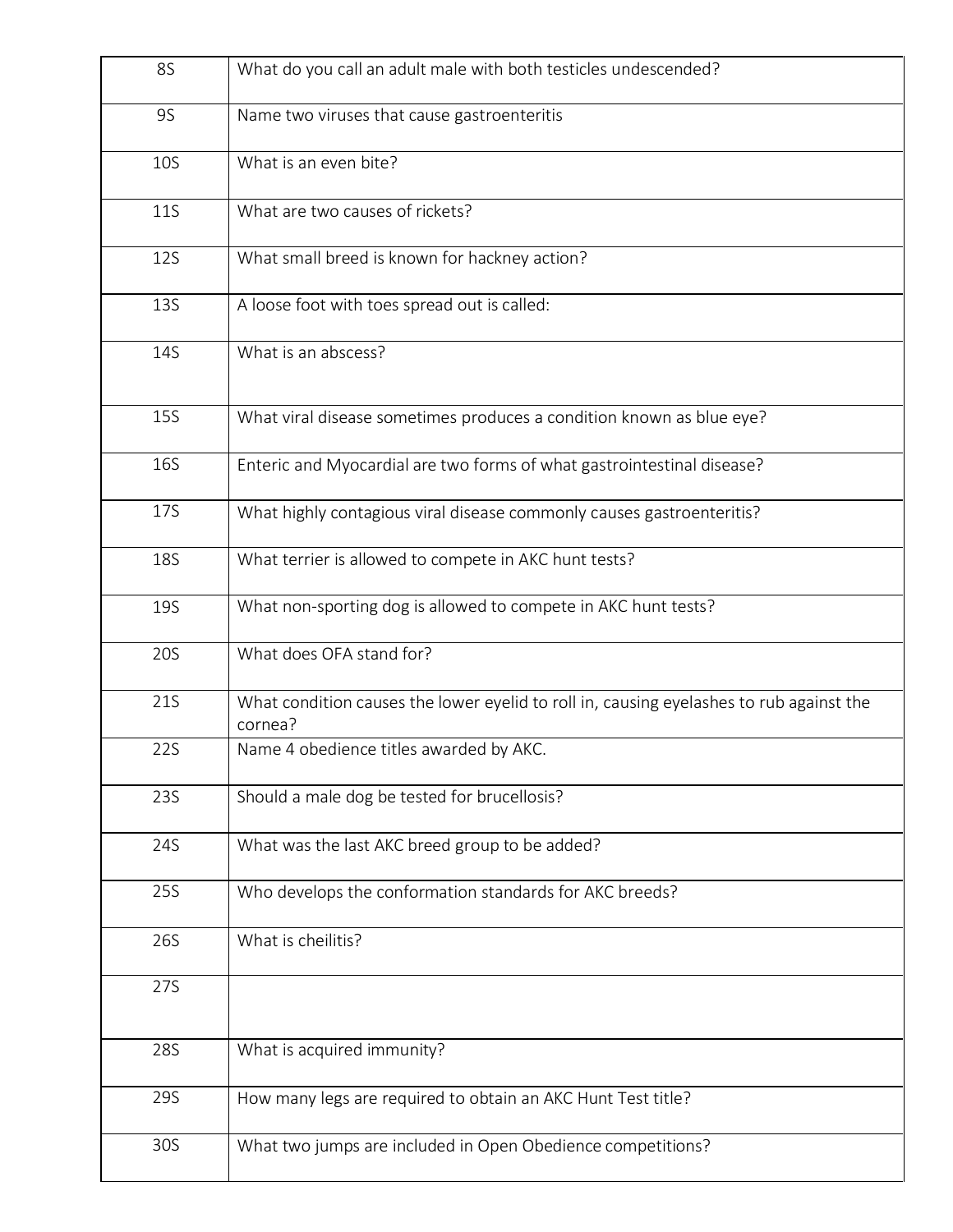| 31S | Gastric dilation-torsion is commonly known as what?                                               |
|-----|---------------------------------------------------------------------------------------------------|
| 32S | Name two bacterial diseases                                                                       |
| 33S | What are the two retrieving exercises in the Open obedience class?                                |
| 34S | What bacterial organism is transmitted to humans via dog bites?                                   |
| 35S | What is another name for warts?                                                                   |
| 36S | At what age should Puppy Aptitude Testing be performed?                                           |
| 37S | What type of poisonous substance is found in golf balls?                                          |
| 38S | What hereditary defect often found in toy breeds causes croupy breathing and honking<br>cough?    |
| 39S | When gaiting 2 dogs down and back together, in which direction do you turn the dog at<br>the end? |
| 40S | What is the term for the condition characterized by collapse of the cardiovascular<br>system?     |
| 41S | Which of the following is not a fungal disease: toxoplasmosis, histoplasmosis,<br>nocardiosis     |
| 42S | Why should you inspect your female dog's breasts, especially during middle and old<br>age?        |
| 43S | What is the term for a trait that is inherited from only two genes?                               |
| 44S | What are polygenic defects?                                                                       |
| 45S | What is a whelp?                                                                                  |
| 46S | How many legs are required to obtain an AKC Hunt Test title?                                      |
| 47S | How many open class wins are required to move into the Master Class in AKC<br>showmanship?        |
| 48S | What test requires that a dog be certified before being entered in a test?                        |
| 49S | What 4 titles are offered in tracking?                                                            |
| 50S | What is trichiasis?                                                                               |
| 51S | Name the period when fertilization can take place.                                                |
| 52S | Which is not a protozoan disease: coccidiosis, tuberculosis, toxoplasmosis,<br>trichomoniasis?    |
| 53S | Which of these do not affect female dogs: mastitis, pyometria, prostatitus, brucellosis?          |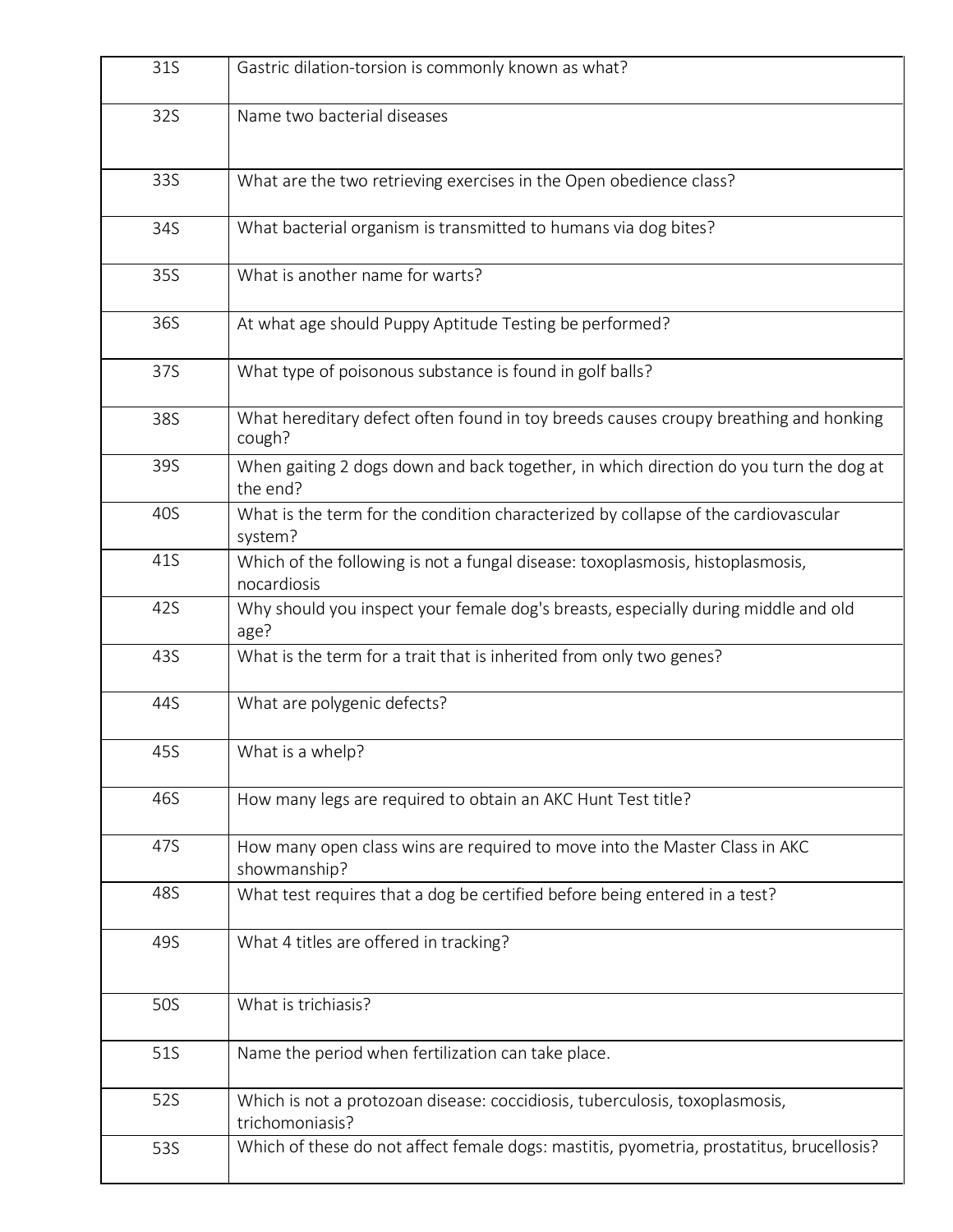| 54S | How is infectious hepatitis transmitted?                                                           |
|-----|----------------------------------------------------------------------------------------------------|
| 55S | Which of these is caused by a bacteria: distemper, hepatitis, leptospirosis, rabies?               |
| 56S | Name two signs of congestive heart failure.                                                        |
| 57S | What protozoan infection of the intestinal tract affects puppies the hardest, causing<br>diarrhea? |
| 58S | What protozoan can be found in the stool of mature dogs without causing illness?                   |
| 59S | Define: lactating bitch.                                                                           |
| 60S | Cruciate ligament injuries occur in the ligaments surrounding what joint?                          |
| 61S | What endocrine disorder can cause sparse, brittle coat, weight gain, lethargy, and<br>infertility? |
| 62S | Name three poisons for which you should not induce vomiting.                                       |
| 63S | What birth defect leaves an opening between the oral and nasal cavities?                           |
| 64S | Which group of dogs are sometimes afflicted with a birth defect called collapsing<br>trachea?      |
| 65S | Define: well let down.                                                                             |
| 66S | At what age does a male dog usually become fertile?                                                |
| 67S | What eye disease is abbreviated PRA?                                                               |
| 68S | What heart defect is abbreviated SAS?                                                              |
| 69S | What heart defect is abbreviated PDA?                                                              |
| 70S | What genetic bleeding disorder is abbreviated vWd?                                                 |
| 71S | How is giardiasis acquired?                                                                        |
| 72S | Which is more likely to suffer from cardiomyopathy, large or small breed?                          |
| 73S | Name two words used to describe a female dog's estrus cycle.                                       |
| 74S | What is prostatitis?                                                                               |
| 75S | What is the primary symptom of glaucoma?                                                           |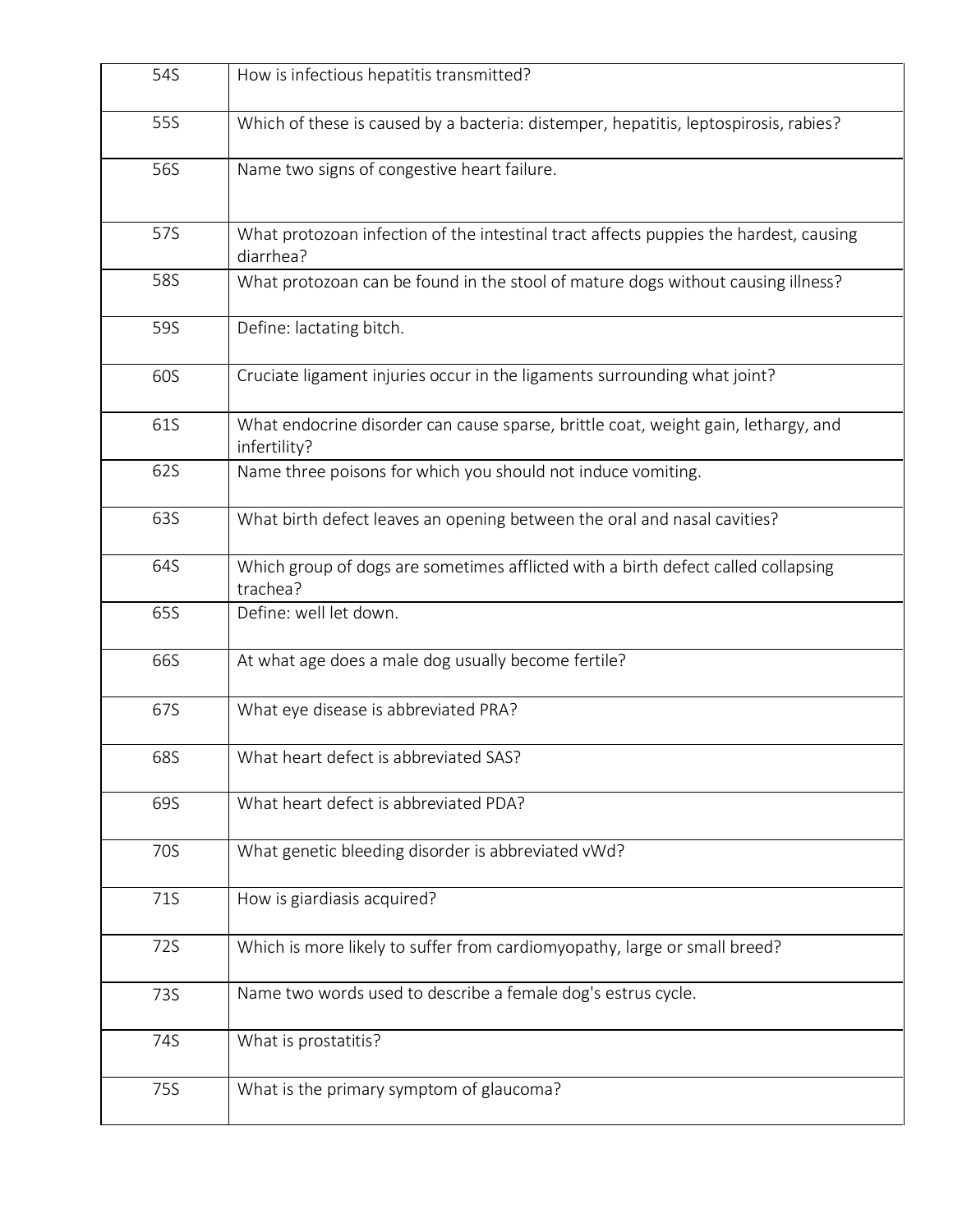| 76S        | What syndrome is caused by overproduction of cortisol by the adrenal glands? |
|------------|------------------------------------------------------------------------------|
| 77S        | What is the name of the bone of the upper arm?                               |
| 78S        | Define: pastern.                                                             |
| 79S        | What is the name of the "wrist" on a dog?                                    |
| 80S        | Name the two bones of the forearm.                                           |
| <b>81S</b> | What is the name of the joint between the second thigh and the rear pastern? |
| <b>82S</b> | What parts of the leg make up the dog's rear angulation?                     |
| 83S        | What parts of the leg make up the dog's front angulation?                    |
| 84S        | What is the bone of the upper thigh called?                                  |
| 85S        | What is the socket into which the head of femur fits, forming the hip joint? |
| 86S        | What part of human anatomy is similar to the stifle?                         |
| 87S        | What part of canine anatomy is similar to the human heel?                    |
| <b>88S</b> | Name three types of foot conformation.                                       |
| 89S        | What AKC breed group includes the Italian Greyhound?                         |
| 90S        | How many lumbar vertebrae does the dog have?                                 |
| 91S        | What part of the dog's anatomy is formed by the lumbar vertebrae?            |
| 92S        | Name the three types of vertebrae (not including the tail)                   |
| 93S        | What is another name for coccygeal vertebrae?                                |
| 94S        | Where are the cervical vertebrae located?                                    |
| 95S        | Name the bones between the cervical and lumbar vertebrae.                    |
| 96S        | How many thoracic vertebrae does a dog have?                                 |
| 97S        | What one major vertebrae allows a dog to turn its head?                      |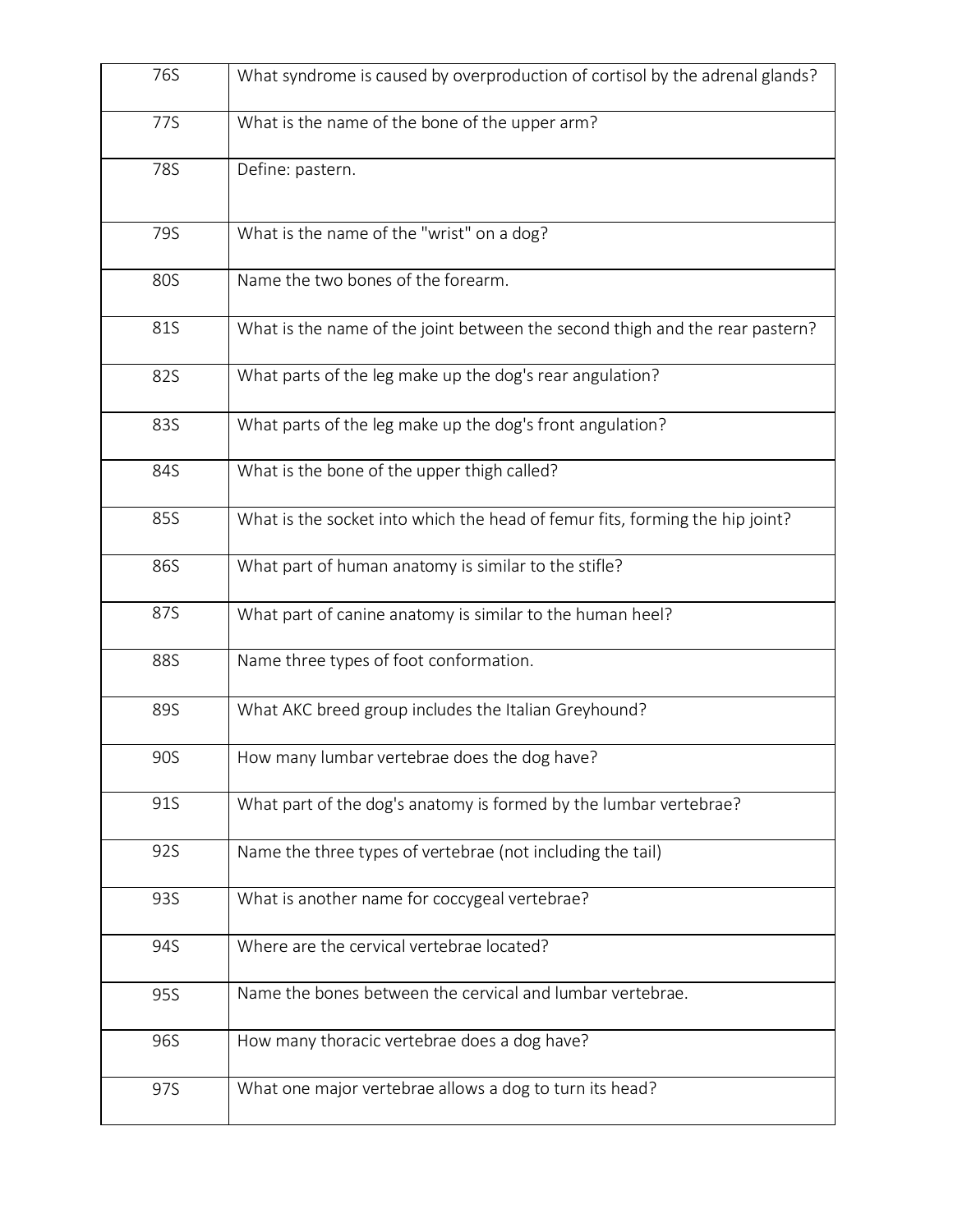| 98S         | What is the first vertebrae called?                                                                |
|-------------|----------------------------------------------------------------------------------------------------|
| 99S         | How many pairs of ribs does a dog have?                                                            |
| 100S        | What bone defines the point of the buttock or rump?                                                |
| 101S        | What is the bone that makes up the dog's lower jaw?                                                |
| 102S        | What is achondroplasia?                                                                            |
| 103S        | Describe a brachycephalic head shape.                                                              |
| 104S        | Name two brachycephalic breeds.                                                                    |
| 105S        | Name two health problems associated with brachycephalic breeds.                                    |
| 106S        | What are the major symptoms of demodectic mange?                                                   |
| 107S        | Is demodectic mange contagious?                                                                    |
| 108S        | Is sarcoptic mange contagious?                                                                     |
| 109S        | Name three major symptoms of sarcoptic mange?                                                      |
| 110S        | Name a protozoan disease.                                                                          |
| 111S        | How is rabies transmitted?                                                                         |
| 112S        | What is the cause of goiter?                                                                       |
| <b>113S</b> | What is ectropion?                                                                                 |
| 114S        | Where is the coupling or loin?                                                                     |
| 115S        | What is the common name for the nictitating membrane?                                              |
| <b>116S</b> | What is one term for the longer hair at the back of both upper and lower thighs of some<br>breeds? |
| 117S        | For what bacterial disease should all dogs and bitches be tested before breeding?                  |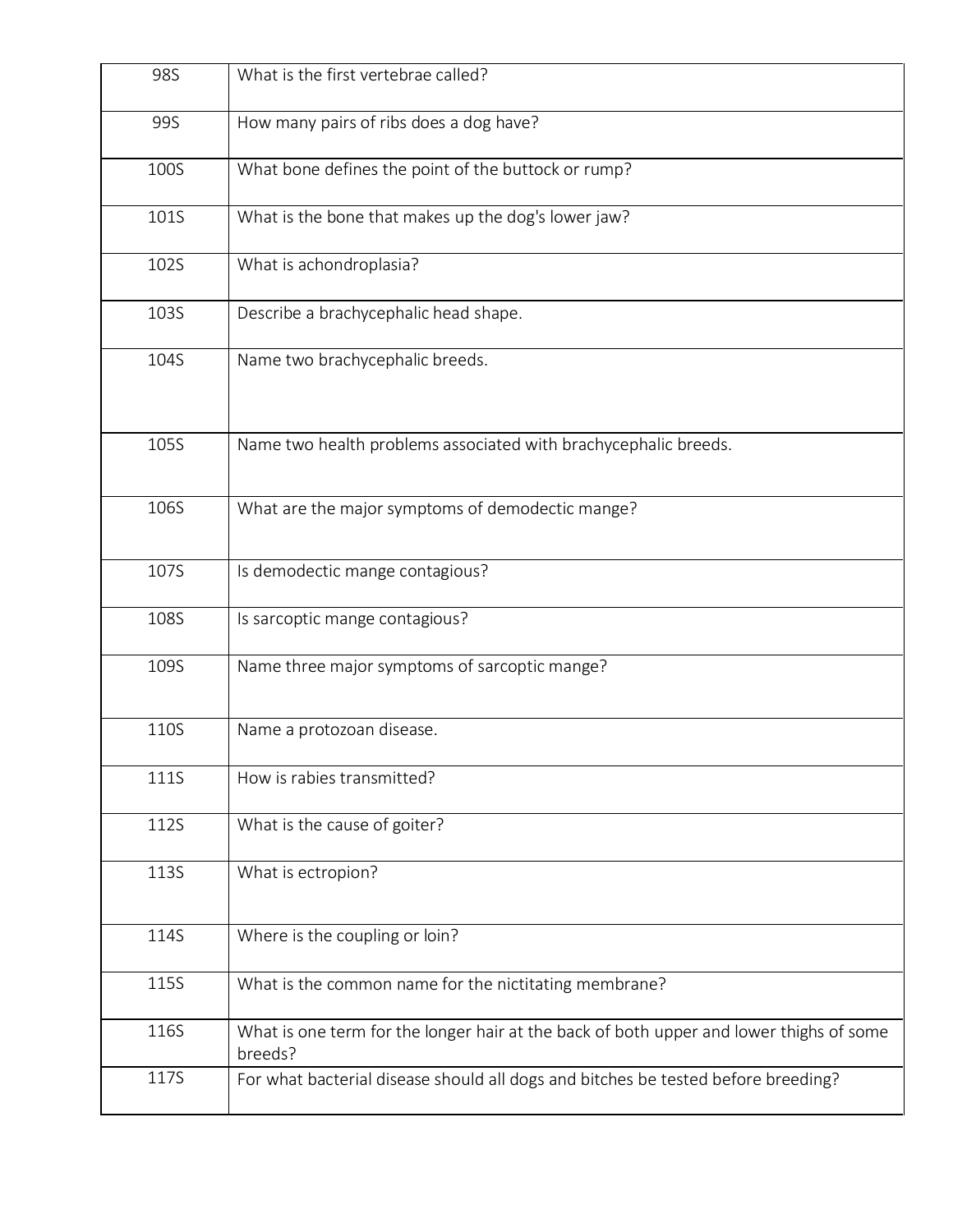| <b>118S</b> | Name three exercises required in the Utility Class.                                                                 |
|-------------|---------------------------------------------------------------------------------------------------------------------|
| 119S        | Name three exercises required in the Open obedience class.                                                          |
| 120S        | Name three requirements in the 4-H Novice obedience class.                                                          |
| 121S        | Which of these is not inherited: laryngeal paralysis, collapsed trachea, cleft palate,<br>stenotic nares, rhinitis? |
| 122S        | What might you suspect in an older, unspayed bitch if she starts drinking a lot of water<br>and appears ill?        |
| <b>123S</b> | What is pyometra?                                                                                                   |
| 124S        | What are two symptoms of an open pyometra?                                                                          |
| 125S        | When does pyometra commonly occur?                                                                                  |
| 126S        | What are two symptoms of a "closed" pyometra?                                                                       |
| 127S        | What are three symptoms of hypothyroidism?                                                                          |
| 128S        | Define: Tuck up.                                                                                                    |
| 129S        | Define: Double suspension trot.                                                                                     |
| 130S        | What is a prolapsed eyeball?                                                                                        |
| 131S        | Define underline.                                                                                                   |
| 132S        | Define metestrum.                                                                                                   |
| 133s        | What is another name for bloat?                                                                                     |
| 134S        | What is another name for scabies?                                                                                   |
| 135S        | What is the first symptom of impending labor in a pregnant bitch?                                                   |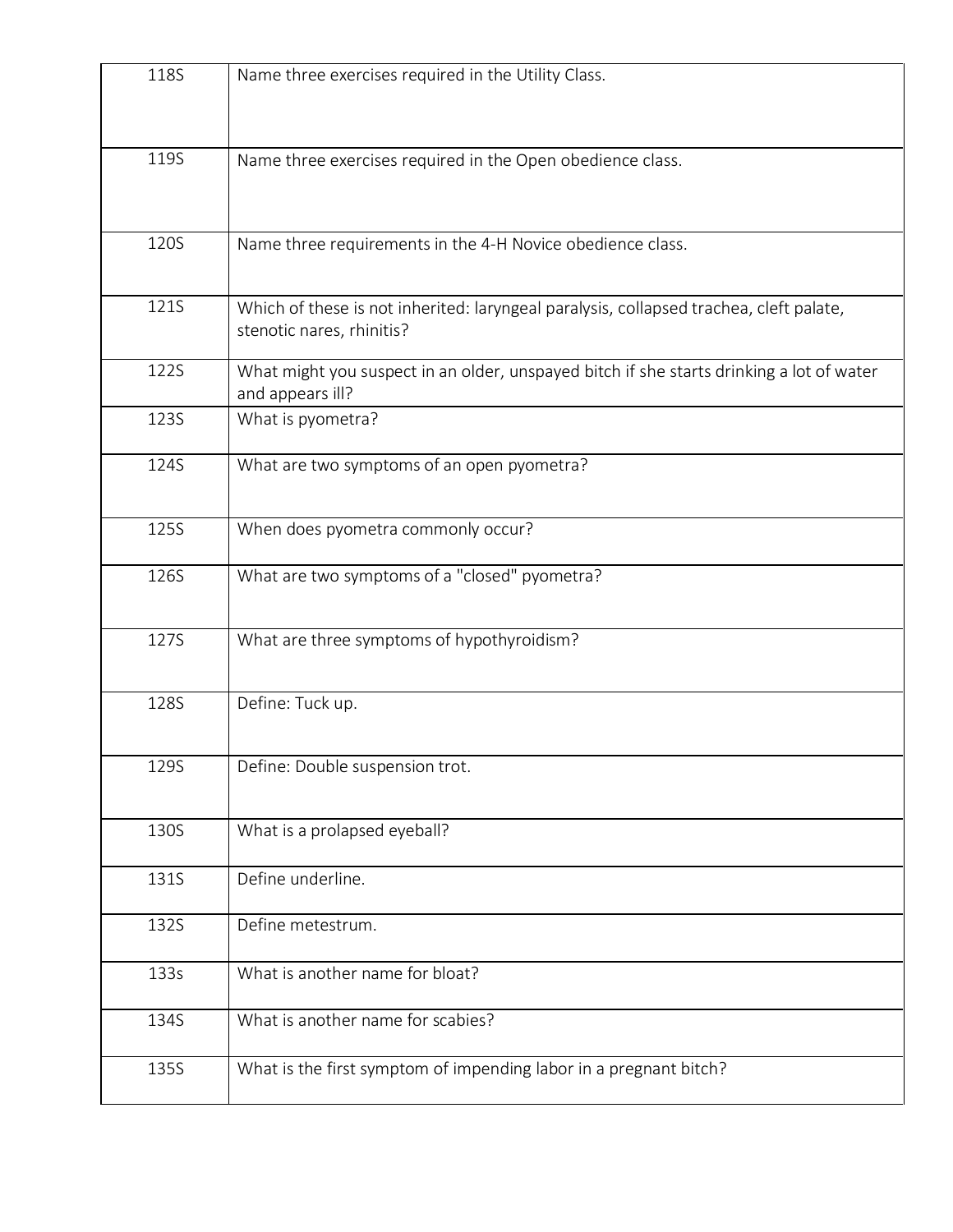| 136S | Name 4 AKC breeds can be shown corded in the US?                                                           |
|------|------------------------------------------------------------------------------------------------------------|
| 137S | What is meant by the term barrel chested?                                                                  |
| 138S | What are distemper teeth?                                                                                  |
| 139S | What breeds are known as Treeing hounds?                                                                   |
| 140S | Name three trailing hounds:                                                                                |
| 141s | What does the term quartering mean?                                                                        |
| 142S | Define honoring as it pertains to hunting.                                                                 |
| 143S | What two breeds are shown in AKC with their entire rumps clipped very short?                               |
| 144S | Name the three varieties of Cocker Spaniel                                                                 |
| 145S | What disease, caused by an imbalance of calcium an phosphorous, is caused by feeding<br>a puppy only meat? |
| 146S | What term is used to describe seizures or convulsions of unknown cause?                                    |
| 147S | What is meant by unilateral cryptorchidism?                                                                |
| 148S | Is a unilateral cryptorchid usually sterile?                                                               |
| 149S | What is a normal pulse rate for a dog?                                                                     |
| 150S | What breed is also known as the Bobtail?                                                                   |
| 151S | What is the normal gestation time for a dog?                                                               |
| 152S | What is another name for the Otodectic Mite?                                                               |
| 153S | What arachnid buries its mouth below the surface of the skin and drinks blood?                             |
| 154S | What is another name for ascards?                                                                          |
| 155S | What emergency medical condition is caused by a drop in blood calcium, occurring in<br>nursing bitches?    |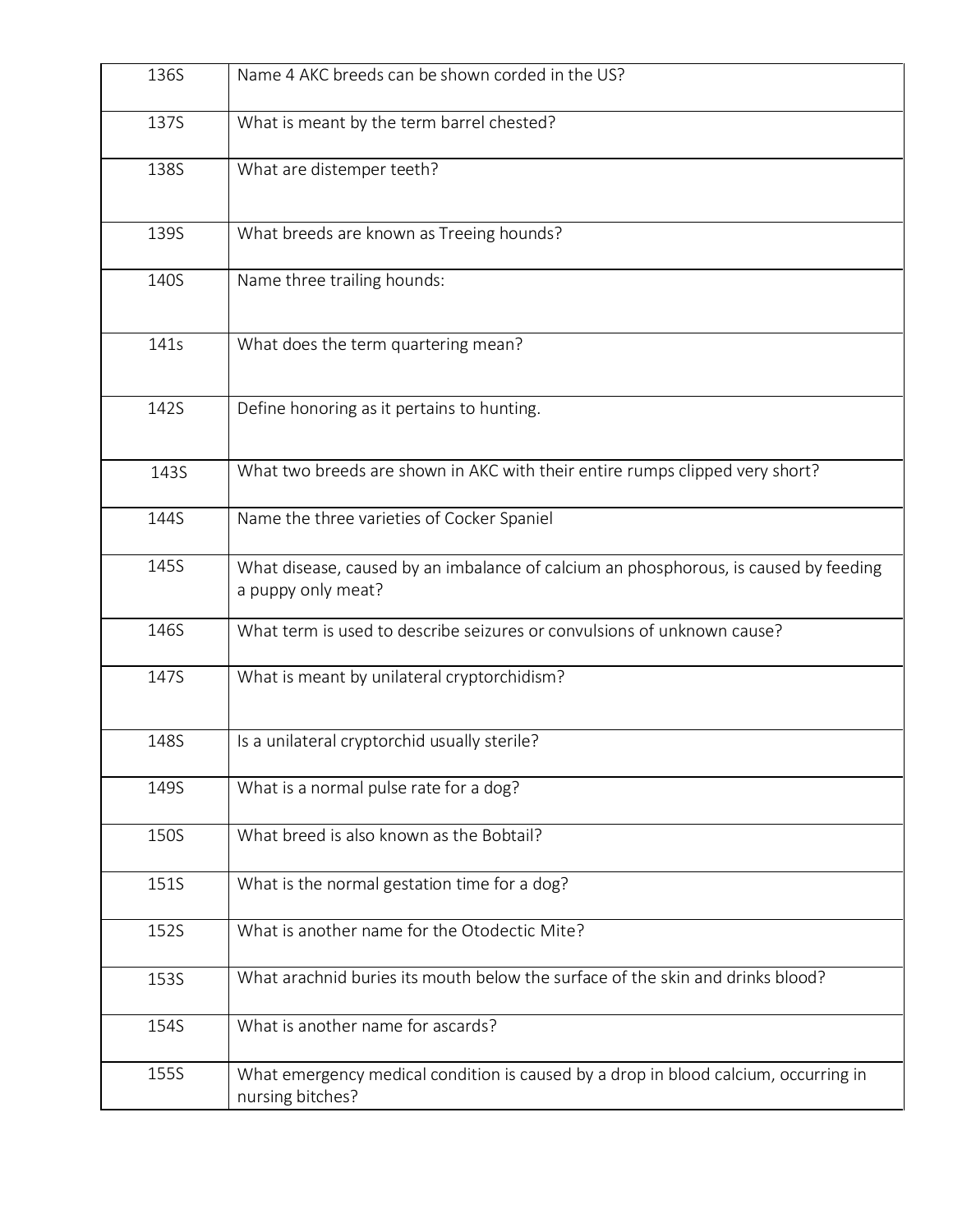| 156S | What are the symptoms of eclampsia?                                                                               |
|------|-------------------------------------------------------------------------------------------------------------------|
| 157S | How many pairs of chromosomes does a dog have?                                                                    |
| 158S | Name 2 diseases carried by ticks.                                                                                 |
| 159S | What causes facial swelling/pustules, fever, swollen lymph nodes, joint pain, ear<br>infections, etc. in a puppy? |
| 160S | What protozoan parasite is ingested in infected soil, lives in the intestines and causes<br>diarrhea in puppies?  |
| 161S | What protozoan is commonly swallowed in water?                                                                    |
| 162S | In the Utility Scent Discrimination, who decides what type of article the dog will retrieve<br>first?             |
| 163S | What two types of scent discrimination articles are used in the Utility class?                                    |
| 164S | What is cystitis?                                                                                                 |
| 165S | How is the 4-H Graduate Novice class different from the AKC Graduate Novice class?                                |
| 166S | Define close-coupled.                                                                                             |
| 167S | Define cobby.                                                                                                     |
| 168S | What is the scientific name for cystic calculi?                                                                   |
| 169S | Name two signs of kidney failure.                                                                                 |
| 170S | What breed herded fish into nets, retrieved tackle and nets, and acted as a courier<br>between boats?             |
| 171S | What Japanese working breed was originally brought to the United States by Helen<br>Keller?                       |
| 172S | Can a female dog get prostatitis?                                                                                 |
| 173S | What kind of poison is commonly found in slug bait?                                                               |
| 174S | What are the symptoms of ringworm?                                                                                |
| 175S | How many gloves must a dog retrieve in the Utility class directed retrieve?                                       |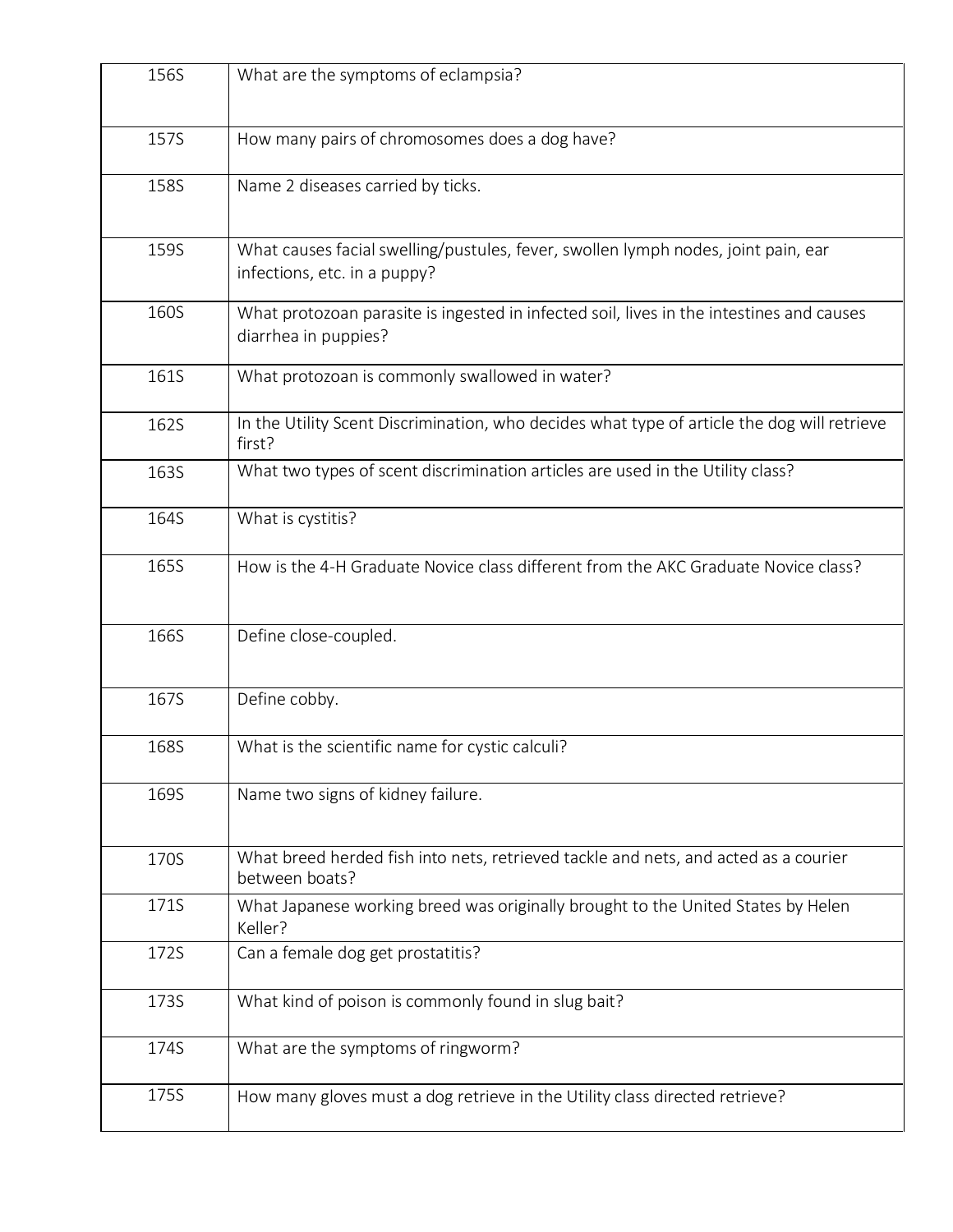| 176S | What is brucellosis?                                                                                                   |
|------|------------------------------------------------------------------------------------------------------------------------|
| 177S | Define steep.                                                                                                          |
| 178S | The first part of the heat cycle, in which the bitch has a bloody discharge but will not<br>accept a male, is called ? |
| 179S | The second part of the heat cycle, in which the blood disappears and the bitch will accept<br>a male is called?        |
| 180S | The third part of the heat cycle, when bloody discharge may reappear and bitch is not<br>receptive is called?          |
| 181S | What group includes the Cirneco dell Etna?                                                                             |
| 182S | What group includes the Portuguese Podengo Pequeno?                                                                    |
| 183S | What group includes the Xoloitzcuintli?                                                                                |
| 184S | What group includes the Boykin Spaniel?                                                                                |
| 185S | What group includes the Lhasa Apso?                                                                                    |
| 186S | What group includes the Canaan Dog?                                                                                    |
| 187S | What group includes the Beauceron?                                                                                     |
| 188S | What group includes the Entelbucher Mountain Dog?                                                                      |
| 189S | What group includes the Norwegian Buhund?                                                                              |
| 190S | What group includes the Swedish Vallhund?                                                                              |
| 191S | Name the 4 setter breeds recognized by AKC.                                                                            |
| 192S | What group includes the Spinone Italiano?                                                                              |
| 193S | Name the two Water spaniels.                                                                                           |
| 194S | What breed in the hound group is divided into 3 varieties?                                                             |
| 195S | What two breeds in the toy group can have a wiry coat?                                                                 |
| 196S | What two sledding breeds were developed in the United States?                                                          |